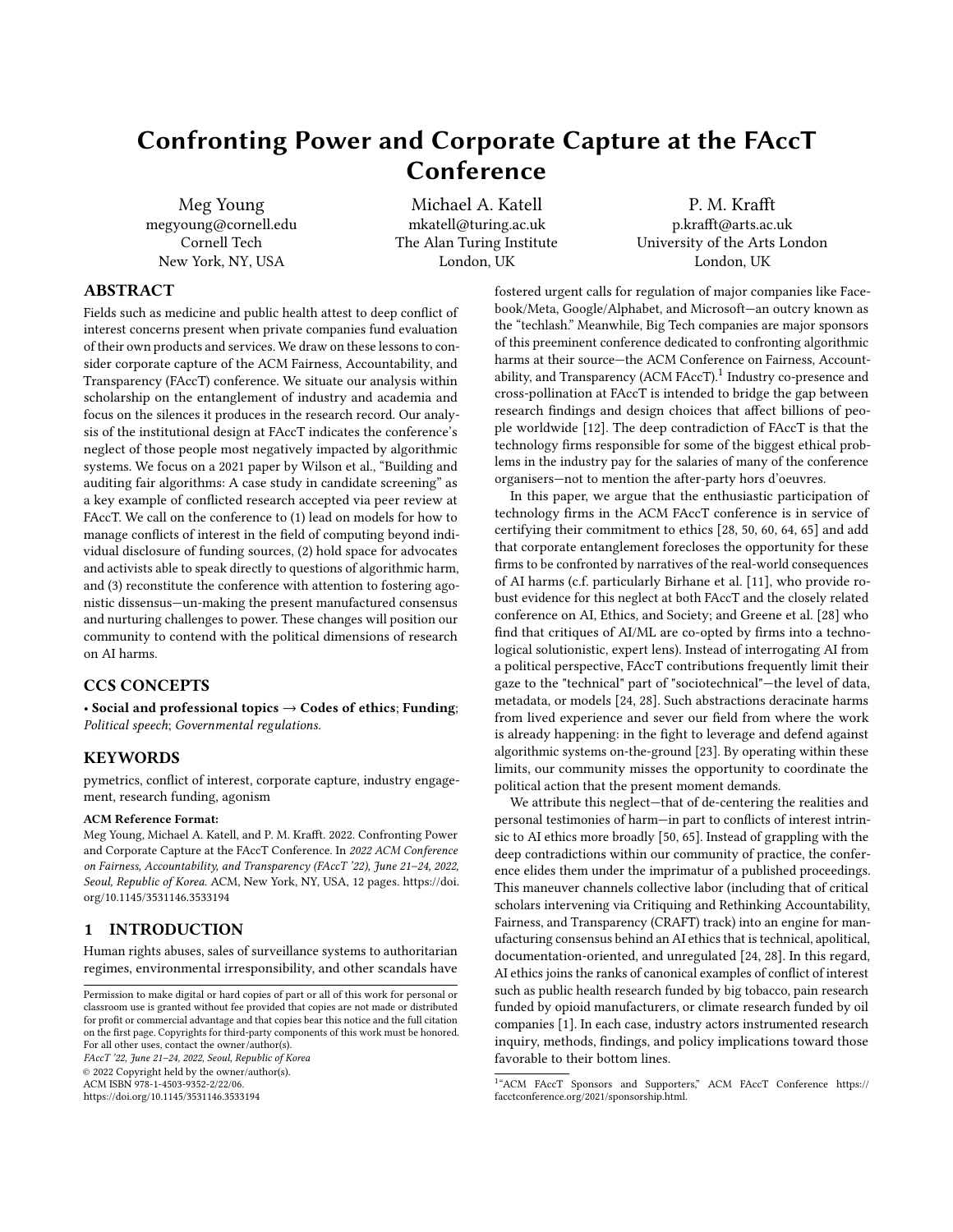This paper brings the unease expressed between colleagues to bear on corporate entanglement at FAccT and underlines the consequences of cleaving ethics from justice. We call on FAccT to acknowledge the political dimension of its work toward its stated aim of advancing more ethical AI. In particular, we argue that (1) FAccT should model itself on the medical research field, which promotes fuller data collection and disclosure of researcher interests, (2) center the critical contributions of advocates and activists from outside predominantly white institutions in the Global North, and (3) turn towards a convening that fosters agonistic dissensus to challenge—rather than certify—those in power.

# 2 CORPORATE CAPTURE OF THE ACADEMY AND CONFLICTED RESEARCH

A longstanding body of literature describes the enmeshment of industry and academic research. A particular focus is on the modern university, which is described as an expression of neoliberalism: an ideology that embraces market-based solutions and a diminished role for both government intervention and community oversight. Whereas scholars like Shapin have argued that academic research has always been inflected by private interests [\[57\]](#page-10-5), Mirowski marks a shift from the values and policy imperatives that supported scientific practice through the Cold War period to a wider cultural embrace of a neoliberal ideology that dominated university and corporate research in turn [\[47\]](#page-10-6). This era transformed the perceived value of academic research from a public good into a private commodity, resulting in the encroachment of a privatization regime further into the university in the form of patents over faculty discoveries, restrictive contracts around proprietary lab equipment, and the growing role of startups and contractors in scientific discovery [\[47\]](#page-10-6). Where Mirowski attributes this shift to the influence of neoliberal economists and the state's retreat from its management role in scientific exploration, Vinsel finds its roots in the opportunistic pursuit of new sources of funding by academic and industry scientists, university administrators, and firms [\[62\]](#page-10-7).

## 2.1 The neoliberal academy reproduces power relations

A central vein of scholarship on the neoliberal university examines its relationship to minoritized people. Author la paperson [\[40\]](#page-10-8) traces the settler colonial composition of American universities from their origins as land-grant institutions and the tactics they draw from colonial schooling; la paperson maintains focus on how such institutions are thwarted and re-purposed from within. Ferguson [\[16\]](#page-10-9) describes the role the university has played in generating categories of minority difference; he finds that the 1960s student race and social justice movements that challenged academia were, in turn, subsumed by it. Drawing on a Foucauldian lens, Ferguson argues that academia is a site both of direct discrimination and of the reproduction of racial categories conducive to its goals. The co-opting of struggles for social justice produces performative diversity, equity, and inclusion initiatives [\[3\]](#page-9-3) that extend, rather than meaningfully alter, state and corporate power by restricting the scope of what is imagined to be possible.

Foundational work by Harney and Moten argues that the university is inextricable from state and corporate power [\[33\]](#page-10-10); they focus

particularly on the university's role in professionalization [\[33,](#page-10-10) [46\]](#page-10-11). Those who deviate from this social reproduction are deemed "unprofessional." Harney and Moten argue that professionalization operates definitionally as a form of negligence, by instructing professionals to disregard anyone who is (by another name) Other described as "the outcast mass intellectuality of the undercommons" [\[33,](#page-10-10) p. 33]. Harney and Moten use the term "undercommons" to refer to a generative, outlawed, unassimilated underground of people in the university—one which is already present outside of predominantly white institutions. In response to the question of challenging the corporate capture of academia, Harney and Moten find that scholars who purport to be critical of the neoliberal university do not pose a threat to it. Rather, academic criticism recognizes and legitimates the university, reconstituting and completing the state's strategy, thereby continuing the survival of the institution in its present form. Critical scholars, too, participate in neglect of the undercommons.

## 2.2 Conflicts of interest in academic research

A different tradition of research frames the question of industry entanglement in research as conflict of interest. A number of academic fields provide instructive case studies in this regard. Oreskes and Conway document how the tobacco industry shaped 20th century health science in its favor [\[51\]](#page-10-12). The authors use the term "the tobacco strategy" to describe how decades of diffuse, non-directive funding was able to obfuscate evidence linking smoking to health problems. The tobacco strategy was to direct funds towards scientists whose agendas were non-threatening to industry objectives, such as research examining the link between heredity and cancer. Industry lawyers cited these findings in turn as independent evidence of uncertainty in the relationship between smoking and the onset of lung disease. Oreskes and Conway emphasize how 60 years of obfuscatory science concealed harms from the public and—most critically—delayed regulatory action that would have saved lives.

Previous work in the biomedical field also evinces a strong relationship between industry funding and the substance of research findings. Sismondo [\[59\]](#page-10-13) examines a broad array of previously published review research about the impact of pharmaceutical company funding on clinical trials, finding conclusive evidence that company sponsorship plays a significant role in the publication of results favorable to sponsors' interests. Sismondo points out that sponsored research can be methodologically rigorous, but selective publication, biased interpretation [\[5,](#page-9-4) [56\]](#page-10-14), and other choices [\[7\]](#page-9-5) together produce a corpus of results favoring companies' interests. The case of industry influence in biomedical research is notable for the substantial body of evidence available, which includes systematic surveys spanning quantitative analyses published between 1966-2002 [\[43\]](#page-10-15) and between 1980-2002 [\[7\]](#page-9-5). The same association between sponsorship and favorable research results is evident in a wide number of domain-specific review studies (e.g. psychiatry [\[38\]](#page-10-16), pulmonology [\[44\]](#page-10-17), and cardiology [\[55\]](#page-10-18)). The vastly different study conditions available in the medical field allows for detailed analysis—such as how favorable results rise in relation to the proportion of industry funding [\[5,](#page-9-4) [55\]](#page-10-18). Notably for our purposes, two studies of the contents of annual professional society meetings find that all industry-sponsored research contributions were favorable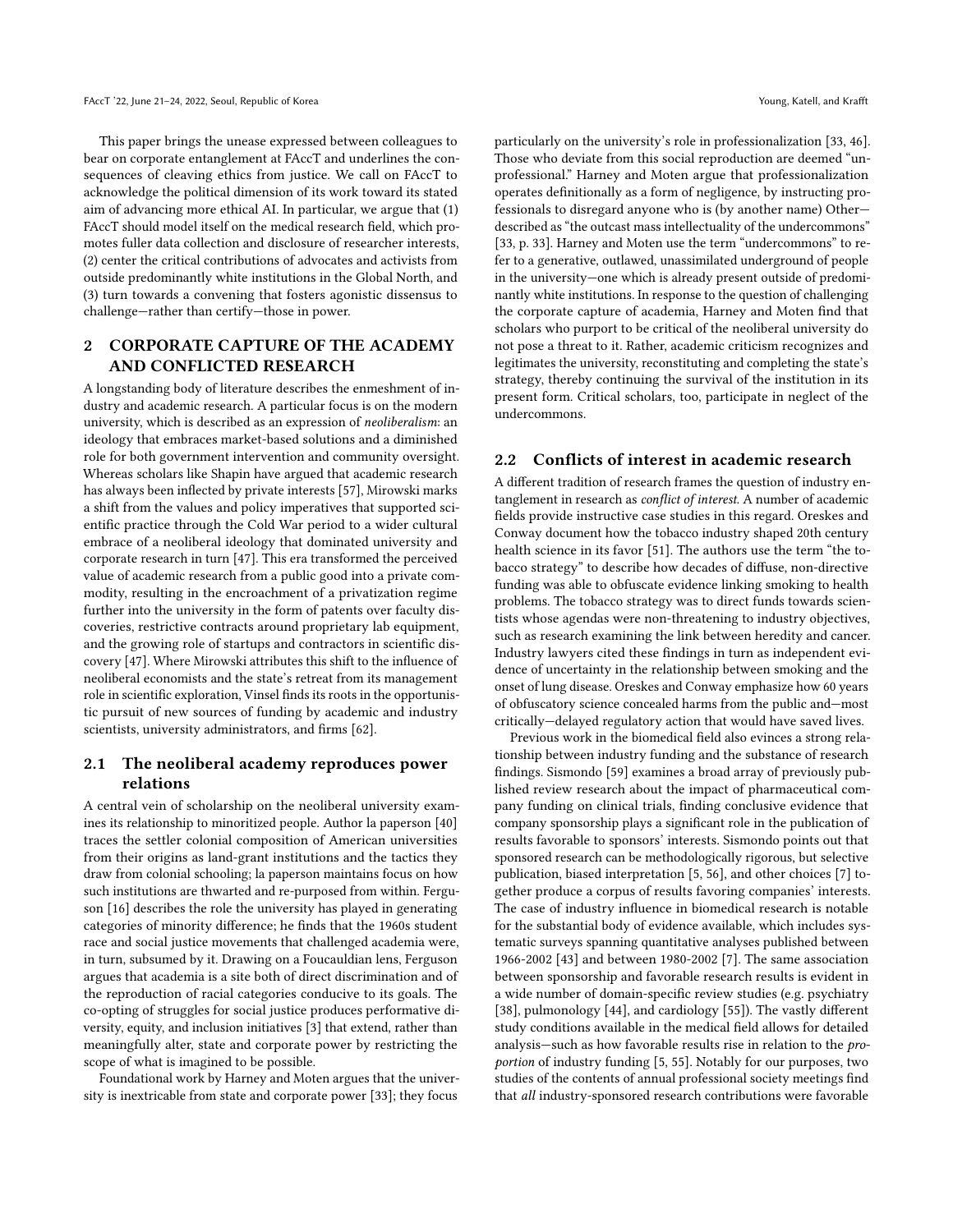to the sponsor (c.f. [\[19,](#page-10-19) [22\]](#page-10-20)). At FAccT, similar practices by tech companies were laid bare through the events surrounding the publication of Gebru et al.'s "On the Dangers of Stochastic Parrots" [\[8\]](#page-9-6), wherein Google aimed to censor research critical of their own business.[2](#page-2-0)

#### 2.3 Conflicts of interest in Big Tech research

Previous work has raised similar concerns about tech industry funding relationships [\[1,](#page-9-2) [50,](#page-10-1) [65\]](#page-11-2). A large majority of AI ethics research faculty at top-ranked American computer science departments have received funding from Big Tech [\[1\]](#page-9-2).<sup>[3](#page-2-1)</sup> At stake is how academic work is channeled into policy and practice. Tech giants have previously cited funded researchers as independent authorities—such as when then-Twitter CEO Jack Dorsey provided testimony to the U.S. House of Representatives referring to research from Cortico and an MIT lab as independent evidence, when Twitter had been closely collaborating with them both [\[29\]](#page-10-21); Facebook has been documented engaging in similar practices [\[1\]](#page-9-2).

These concerns about the soundness of corporate-sponsored academic research are reprised in growing critique of Big Tech firms' societal impact. $^4$  $^4$  In the face of rising public scrutiny, critics have described tech ethics practices as a form of white-washing [\[9,](#page-9-7) [26,](#page-10-22) [45,](#page-10-23) [60,](#page-10-2) [61\]](#page-10-24) that serves to preempt criticism and diminish the likelihood of government regulation [\[64\]](#page-11-1). Rather than check corporate power, AI ethics functions to "co-opt the language and performative function of ethics to pursue self-promotional goals" [\[9\]](#page-9-7) and to reinforce white supremacy [\[2,](#page-9-8) [31\]](#page-10-25). Previous attempts to critique, re-direct, or refuse the way Big Tech dominates computing scholarship are often co-opted; as Greene, Hoffmann, and Stark ask:

"What if, instead of being brushed aside, our critiques are being heard but transformed into something we might not recognize?" [\[28\]](#page-10-0).

Indeed, Big Tech diagnoses problems as purely technical, rather than a source for policy action [\[28\]](#page-10-0); Ganesh and Moss find that harms identified by marginalized groups are predominately subsumed into design fixes [\[23\]](#page-10-4). Where tech companies are enthusiastic about regulation, they set out to exert control over its shape [\[50\]](#page-10-1); companies have expended huge resources to this end [\[66\]](#page-11-3).

#### 2.4 Organizing in response to Big Tech capture

A number of scholars have built on advocate and activist pressure to challenge industry presence in academic conferences. In 2018, a coalition of 15 immigrants' rights groups, tech-worker and labor groups, and community organizations protested the \$39 million

contract between surveillance firm Palantir and the U.S. Immigration Customs Enforcement (ICE) office to maintain a database of immigrants and their relationships.<sup>[5](#page-2-3)</sup> Drawing on the momentum from this action while also acknowledging years of prior expressions of concern, academic researchers from the Data Justice Lab at the University of Cardiff and members of DATACTIVE from the University of Amsterdam wrote a public letter withdrawing from that year's Amsterdam Privacy Conference sponsored by Palantir.[6](#page-2-4) This action further catalyzed the community to begin a campaign called Funding Matters demanding that the Amsterdam Privacy Conference decline corporate sponsorship from Palantir and calling on computing conferences to "develop sponsorship criteria and guidelines that ensure academic independence and proper consider-ation of human rights."[7](#page-2-5) The Funding Matters campaign launched simultaneously to the immigrant rights group Mijente's now long-standing NoTechForICE campaign.<sup>[8](#page-2-6)</sup> The following year, U.S.-based colleagues called on the Privacy Law Scholars Conference to drop Palantir as a sponsor, citing its role in "building technologies that support federal immigration enforcement policies to profile and deport immigrants, detain children, prosecute families, and conduct surveillance on low-income communities."<sup>[9](#page-2-7)</sup> A panel and campaign at the Computer-Supported Collaborative Work Conference was inspired by these events to discuss academic integrity in industry funding of HCI  $[29]$ .<sup>[10](#page-2-8)</sup>

These concerns have also been explicitly directed toward FAccT as a conference. In 2021, a group of concerned members of the FAccT community came together to express concern about the lack of mandatory funding disclosures by conference authors, the inclusion of work involving controversial technologies without meaningful political analyses, the production of algorithmic audits sponsored and co-authored by employees at audited firms, and the over-representation in the conference of researchers from predominantly white institutions in the Global North [\[36\]](#page-10-26). Published in 2022, an anonymous survey of 60 FAccT authors, reviewers, and organizers also gave voice to concerns about corporate conflict of interest: Laufer et al. [\[41\]](#page-10-27) report:

> One participant warned that "the FAccT community should be more careful in how researchers from big tech industry are assigned key positions in the conference." Another described the potential harms of unregulated corporate influence as follows: "It is easy for industry to adopt (or co-opt) some aspects of the work in ways which only minimally help those affected by algorithmic systems, and may even make them worse by giving them a false sense of legitimacy." Corporate interests can additionally bias the scholarly discourse: "Some questions are not asked or are

<span id="page-2-0"></span><sup>&</sup>lt;sup>2</sup>T. Simonite, "What Really Happened When Google Ousted Timnit Gebru," Wired, Jun. 8, 2021. [https://www.wired.com/story/google-timnit-gebru-ai-what-really](https://www.wired.com/story/google-timnit-gebru-ai-what-really-happened/)[happened/.](https://www.wired.com/story/google-timnit-gebru-ai-what-really-happened/)

<span id="page-2-1"></span><sup>3</sup>Of course this problem is not unique to AI ethics, for instance with the MIT College of Computing never having responded to the Movement for Anti-Oppressive Computing Practices demand to account for the College Dean's conflict of interest sitting on ICE contractor Amazon.com's Board of Directors. "Update: MIT College of Computing Still Must Address Systemic Racism" Movement for Anti-Oppressive Computing Practices, Medium, Jul. 12, 2020. [https://medium.com/@macprac/update-mit-college-of](https://medium.com/@macprac/update-mit-college-of-computing-still-must-address-systemic-racism-51c9f9f3ec9d)[computing-still-must-address-systemic-racism-51c9f9f3ec9d.](https://medium.com/@macprac/update-mit-college-of-computing-still-must-address-systemic-racism-51c9f9f3ec9d)

<span id="page-2-2"></span><sup>&</sup>lt;sup>4</sup>R. Neslage, "Techlash? America's Growing Concern With Major Technology Companies," Knight Foundation, Mar. 11, 2020. [https://knightfoundation.org/reports/techlash](https://knightfoundation.org/reports/techlash-americas-growing-concern-with-major-technology-companies/)[americas-growing-concern-with-major-technology-companies/.](https://knightfoundation.org/reports/techlash-americas-growing-concern-with-major-technology-companies/)

<span id="page-2-3"></span><sup>5</sup> S. Dremman, "News Protesters demand Palantir end ICE contract," Palo Alto Weekly, Jul. 31, 2018. [https://www.paloaltoonline.com/news/2018/07/31/protesters-demand](https://www.paloaltoonline.com/news/2018/07/31/protesters-demand-palantir-end-ice-contracts)[palantir-end-ice-contracts.](https://www.paloaltoonline.com/news/2018/07/31/protesters-demand-palantir-end-ice-contracts)

<span id="page-2-4"></span><sup>&</sup>lt;sup>6</sup>S. Milan, "Why we won't be at APC 2018," DATACTIVE Project, University of Amsterdam, Sept. 19, 2018. [https://data-activism.net/2018/09/why-we-wont-be-at-apc-2018/.](https://data-activism.net/2018/09/why-we-wont-be-at-apc-2018/) 7 "APC2018 / Palantir," Funding Matters. [https://fundingmatters.tech/statement/.](https://fundingmatters.tech/statement/)

<span id="page-2-6"></span><span id="page-2-5"></span> $^8\rm{No}$  Tech for ICE campaign [https://notechforice.com/.](https://notechforice.com/)

<span id="page-2-7"></span><sup>&</sup>lt;sup>9</sup>"Scholars tell UC Berkeley: Cut ties with Palantir," Mijente, May 29, 2019. [https:](https://mijente.net/2019/05/scholars-tell-uc-berkeley-cut-ties-with-palantir/) [//mijente.net/2019/05/scholars-tell-uc-berkeley-cut-ties-with-palantir/.](https://mijente.net/2019/05/scholars-tell-uc-berkeley-cut-ties-with-palantir/)

<span id="page-2-8"></span><sup>&</sup>lt;sup>10</sup>Both the CSCW panel, "Patron or Poison?: Industry Funding of HCI Research" and campaign were organized by our team.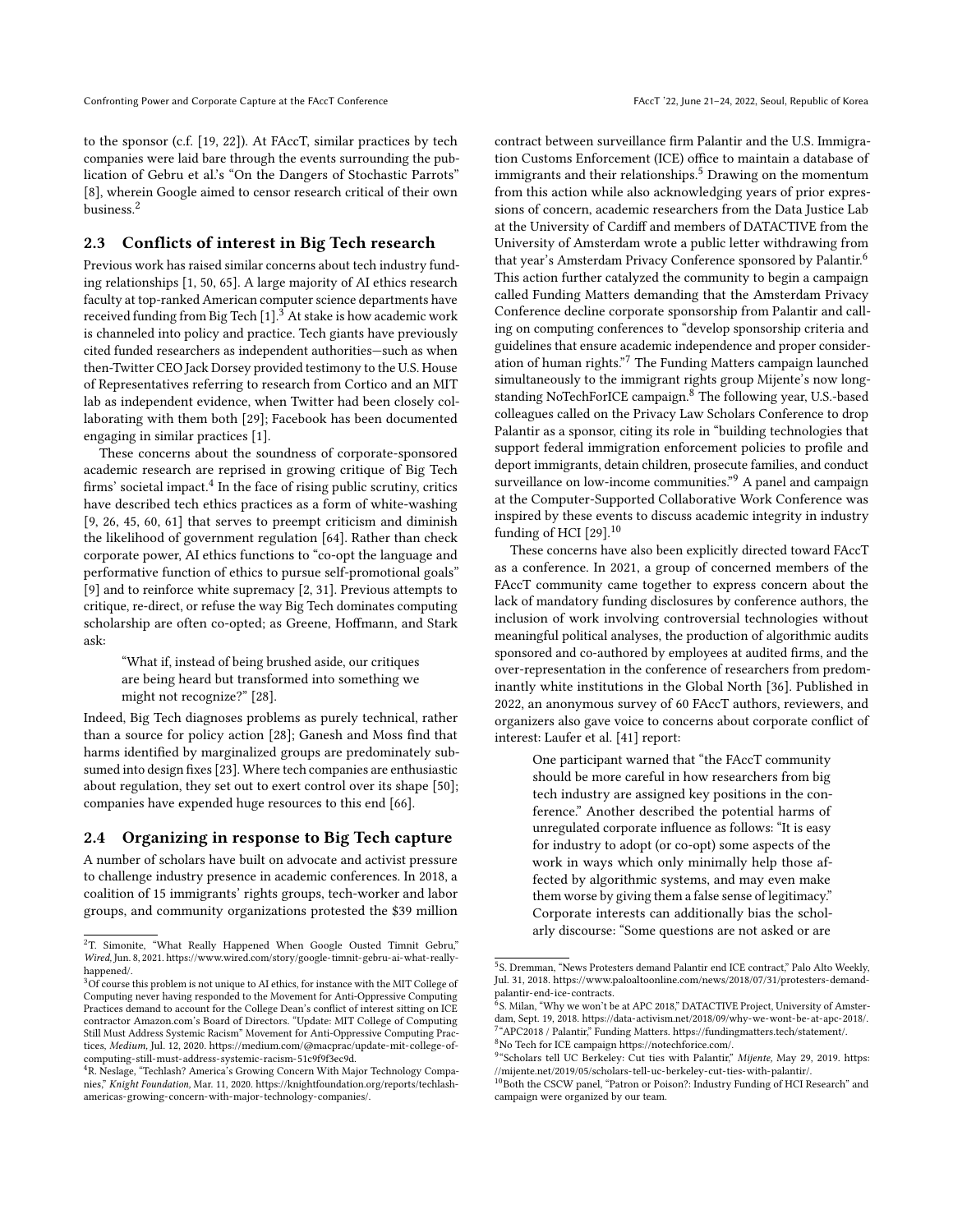difficult to ask within industrial research. There is a political bias."

Laufer et al. describe concerns such as these as a major theme emergent from their questionnaire responses, attesting to a shared focus within our community on how to manage these relationships.

# 3 HOW FACCT MANUFACTURES **CONSENSUS**

Having described pitfalls of financial incentives from technology firms and sponsored academic researchers, we present a case study of a paper accepted and published by FAccT in 2021 as an example of conflicted work within its proceedings. We find that acceptance into the conference ratifies the contents of the paper to society at large and draw out the consequences of that ratification. We provide other examples where research integrity at FAccT can be perceived as impacted by corporate entanglement, then explore how these problems are related to the conference's design.

## 3.1 Publishing and certifying corporate apologia

A 2021 FAccT paper, "Building and Auditing Fair Algorithms: A Case Study in Candidate Screening", describes an analysis of an algorithmic employment screening and selection system produced by the company, pymetrics (sic, hereafter capitalized) [\[67\]](#page-11-4). Wilson and colleagues conducted a "cooperative audit," described in their paper as a "framework for external algorithm auditors to audit the systems of willing private companies" (p. 666). According to Wilson et al., Pymetrics granted the researchers access to aspects of its system's functionality that are otherwise made inaccessible to external inquiry and which are closely guarded as intellectual property. In addition to granting permission and providing access to source code and model design details, Wilson's research team at Northeastern University received funding from Pymetrics and agreed to limit the scope of their analysis to a set of specific criteria given by the company. Four of the paper's eight authors are Pymetrics employees, including its CEO as last author—a significant position in an author list which is often (though not always) reserved in computer science papers for senior or supervising authors.

3.1.1 The Pymetrics product. Pymetrics provides a job applicant screening product that performs behavioral assessments using an ML-based predictive model and evaluates how applicants perform on proprietary tasks similar to IQ test questions. The model is trained by Pymetrics engineers using data collected about test answers of employers' nominally "successful" incumbent workers. The trained model analyzes the responses of job applicants and produces scores that predict their similarity to incumbent workers.

Like other companies that produce algorithmic evaluations of prospective employees, Pymetrics channels employers' desire to increase efficiency in hiring. A major selling point is that their systems reduce "human bias," particularly by meeting employers' desire to reduce their exposure to actionable charges of employment discrimination. Marketing materials produced by Pymetrics and those produced by other companies offering algorithmic employee selection tools, such as HireVue, suggest that their products are tools for addressing employment discrimination.<sup>[11](#page-3-0)</sup> Following on this market positioning, Pymetrics calibrates their model to meet a specific employment discrimination standard. In the United States, legal protections for job applicants against adverse impact in employee selection are found in the Uniform Guidelines on Employee Selection Procedures (1978), which defines "adverse impact" as a "selection rate for any race, sex, or ethnic group which is less than four-fifths (4/5) (or eighty percent) of the rate for the group with the highest rate..." The highest rate is generally assumed to be cisgender men of European descent but includes anyone who does not fall into a category described by one of the legally protected classes. Under US law, legally protected classes are age, disability, gender reassignment, race, religion or belief, sex, sexual orientation, marriage and civil partnership, and pregnancy and maternity. Pymetrics claims that internal validation of their model based on the four-fifths standard indicates that the system is "fair". Wilson and colleagues report in their paper that the tool met this standard during their analysis by exhibiting no more than a 20% bias against applicants from any single protected demographic category.

3.1.2 Conflict of Interest Concerns. We find several conflict of interest concerns in this published research. First, there is a strong appearance of a conflict between the research team and the firm. The inclusion of Pymetrics employees as authors of "Building and Auditing Fair Algorithms: A Case Study in Candidate Screening" raises questions about the editorial independence of the work. Beyond the authorship is the financial relationship. The company provided funding to Wilson and his colleagues at Northeastern University and the scope of the audit was defined by the company, precluding various scenarios from scrutiny. The authors were open about this relationship, their funding, and the constraints they agreed to as disclosed in the paper—although it is unclear to what extent this disclosure was evident to the paper's reviewers during double-blind peer review. Regardless, the authors' candidness in the final published version of their paper does not resolve our questions about the independence of the research. While the paper's positive conclusions, which support the claims made by Pymetrics, may have been the end result under a different set of arrangements, it seems unlikely that this paper would have been submitted had the results negated the firm's validation claims. Even the appearance of a conflict of interest should raise questions for conference organizers and members of the research community as a matter of reputation and credibility. In addition to the disclosed directionsetting by Pymetrics in laying out the terms of the research, the question of independence is challenged by the decision to include Pymetrics employees—including its CEO, a prominent lobbyist for the company's interests—as co-authors on a paper concerning their product.

3.1.3 Black Boxing Employment Discrimination. Second, algorithmic job selection is a controversial topic. The concept of "fairness" in this arena is contested; due care must be used in its definition as its use in the employment context can have particularly high stakes for prospective job applicants. As Pymetrics accurately states

<span id="page-3-0"></span> $\overline{^{11}\text{C.f.}}$  "Removing Bias from Talent Decisions with Artificial Intelligence," Pymetrics, n.d.<http://go2.pymetrics.ai/removing-bias-from-talent-decisions-asset-download-ty> and "Find the right match between candidate potential and need," Hirevue. [andhttps:](and https://www.hirevue.com/why-hirevue) [//www.hirevue.com/why-hirevue.](and https://www.hirevue.com/why-hirevue)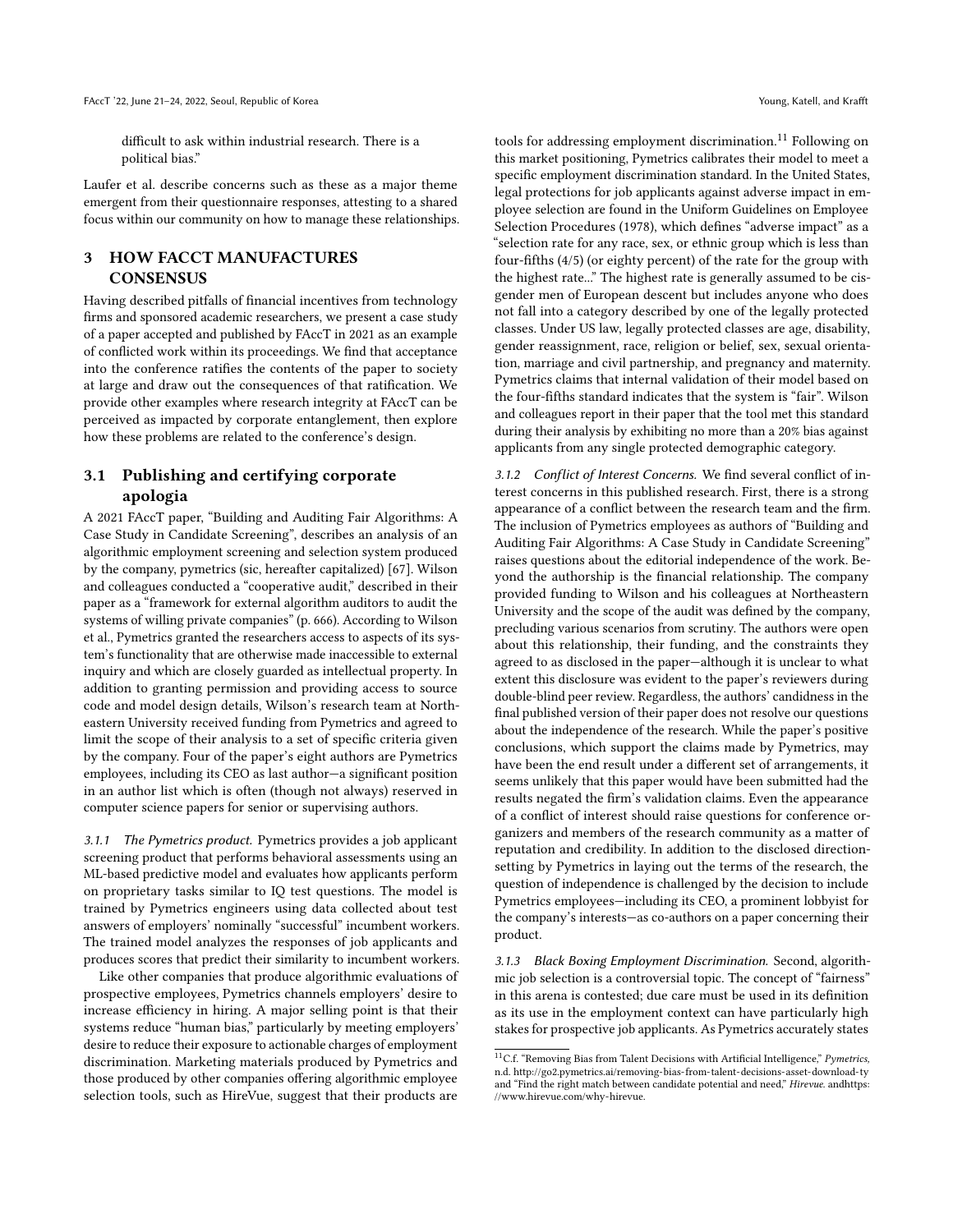on its website, "a well paying job is a lifeline to economic opportunity".[12](#page-4-0) Labor relations are a longstanding site of struggle for economic and social justice; discrimination in hiring is major target. Decades of activism and legal action regarding employee selection have produced legal frameworks in many countries intended to blunt the worst historical abuses in hiring practices, but this has not eliminated employment discrimination. In US law, it is up to workers to prove a discrimination claim, which is a high burden many cannot overcome in practice due to the requirements for proving a case [\[39\]](#page-10-28). Many workers continue to struggle to have legitimate claims recognized. This is especially so for workers whose identities and abilities do not fit cleanly into the classes articulated in anti-discrimination law.

Employers have vested interests in the worker-employer relation but enjoy some advantages in defending themselves—particularly large employers—including access to greater financial resources, retained legal teams, and increasingly advanced technologies for sorting and managing workers. There is little evidence that the introduction of data-driven technologies into this relation improves conditions or levels the playing field for workers; instead, it is more likely to provide benefits predominantly to employers. Products like Pymetrics are useful in part as a liability shield against discrimination claims; Wilson et al. missed the opportunity to more fully engage with such questions of power, law, and politics in the role of technology in the fraught relations of employment.

3.1.4 Manufacturing Consensus in Defining Fairness. From what is evident in the published paper, Wilson et al. did not challenge the definition of fairness provided by Pymetrics. The study instead aims to measure the Pymetrics system's selection outputs tabulated against the UGESP standard of adverse impact. This is a very narrow account. Scholarship on algorithmic fairness has shown that fairness is a rich and complex concept subject to dimensions of arbitrary narrowing that both obscure and reproduce structures of social injustice [\[34\]](#page-10-29). A more thorough account would build on traditions from human computer interaction, like value sensitive design, which acknowledge competing interests in these design decisions [\[21\]](#page-10-30) and call for greater accountability from those who produce and adopt technologies that intervene in human lives [\[13\]](#page-10-31). Philosophers of technology and legal scholars have also appealed for standards of accountability and that access to recourse be provided to persons affected by algorithmic decisions based on unfavorable results [\[10,](#page-9-9) [63\]](#page-10-32). Where scholarship on algorithmic fairness often favors a powerful actor [\[60\]](#page-10-2), the paper by Wilson and colleagues is an example of treating fairness with a casual violence that leaves legitimate questions unaddressed.

3.1.5 Conflicts of Interest Neglected by FAccT Peer Review. Many of the conflicted aspects of the paper by Wilson et al. were likely unknown to reviewers due to the anonymization of its authorship.<sup>[13](#page-4-1)</sup> Even so, several clues were likely present in its double-blind version. In the published version of the paper, the authors are clear about the types of analyses they did not perform and the criteria they

were given; the work is also declared to be a cooperative venture between the firm and the researchers, which included a contractual relationship between the researchers' academic institution and the firm. The paper indicates that "Pymetrics contributed to the background, design, and discussion of this manuscript, but did not materially author nor alter any audit methods or results of the audit." (p. 667) While some of these facts may have been included in the reviewed version, they were unlikely to be readily apparent without the list of co-authors that includes company employees and the company CEO. Language in the final paper minimizes these relationships, as the paper states that the audit was conducted "at arms length" from the company (p. 675) and also that they were granted complete independence. Full funding disclosures were not mandated by FAccT during the review stage in 2021, such that reviewers may not have been aware of the funding provided by Pymetrics.

3.1.6 Pymetrics Marketing its Product as "Independently Audited". The potential downstream effects of the FAccT conference's inattention to this issue is illustrated by the paper's acceptance at FAccT having been later leveraged by Pymetrics in their marketing and lobbying efforts. The company now claims that their product has been "independently audited" in its marketing materials.<sup>[14](#page-4-2)</sup> We note that the terms "audit" and "external" lack definitional precision; scholars seeking to develop a definition of an algorithm audit include Raji et al. [\[54\]](#page-10-33), who define an internal audit as one performed by company employees or contractors while an external audit is one performed without privileged access to the system, and by experts without formal association with the producer of the system. Wilson et al. (including the Pymetrics co-authors) cite these definitions by Raji et al. in their paper, which undermine classification of the audit as external. Nevertheless, Pymetrics uses that term to describe the analysis by Wilson et al.

## 3.2 Other Reflections on FAccT as a Conflicted Body

Several other facets of the FAccT conference demonstrate its entanglement with industry: its luxurious conference events, program committee memberships, conference sponsorships, and closed access to research data.

3.2.1 Luxurious industry-sponsored conference parties. Attendees at in-person FAccT conferences are typically offered access to networking receptions underwritten by technology companies. In the 2020 FAccT conference city of Barcelona, Spain, Facebook hosted a well-attended reception replete with fine food and catering in a warmly-lit restaurant resembling a wine cave. That same year, Google's AI Ethics team rented a cavernous, light-drenched, exposed-brick flower shop outside the conference hall to host a notable CRAFT workshop called the CtrlZ.AI Zine Fair [\[32\]](#page-10-34).[15](#page-4-3) While

<span id="page-4-0"></span> $^{12\,o}\!\!S$ oft skills platform," Pymetrics, n.d.<https://www.pymetrics.ai/mission>

<span id="page-4-1"></span> $^{13}\mathrm{At}$  the time of writing, the ACM FAccT conference has been using a double-blind peer review process to evaluate submitted manuscripts for inclusion in the conference proceedings. "ACM FAccT 2021 Call for Papers", [https://facctconference.org/2021/cfp.](https://facctconference.org/2021/cfp.html) [html](https://facctconference.org/2021/cfp.html)

<span id="page-4-2"></span> $\overline{^{14}\mathrm{K}}$  . Trindel, "Third-Party Auditing: Why We Invited External Experts into Our Codebase" Pymetrics, May 13, 2020. [https://www.pymetrics.ai/pygest/third-party-auditing](https://www.pymetrics.ai/pygest/third-party-auditing-why-we-invited-external-experts-into-our-codebase)[why-we-invited-external-experts-into-our-codebase.](https://www.pymetrics.ai/pygest/third-party-auditing-why-we-invited-external-experts-into-our-codebase)

<span id="page-4-3"></span><sup>&</sup>lt;sup>15</sup>The CtrlZ.AI zine fair is the most successful example of FAccT featuring activist perspectives to date—even as it occurred concurrently outside the conference venue. The day-long event hosted tables and workshops from a number of groups including the Stop LAPD Spying Coalition, CodingRights, Free Radicals, the Coveillance Collective, and the Design Justice Network. In addition to its work to center activist voices, this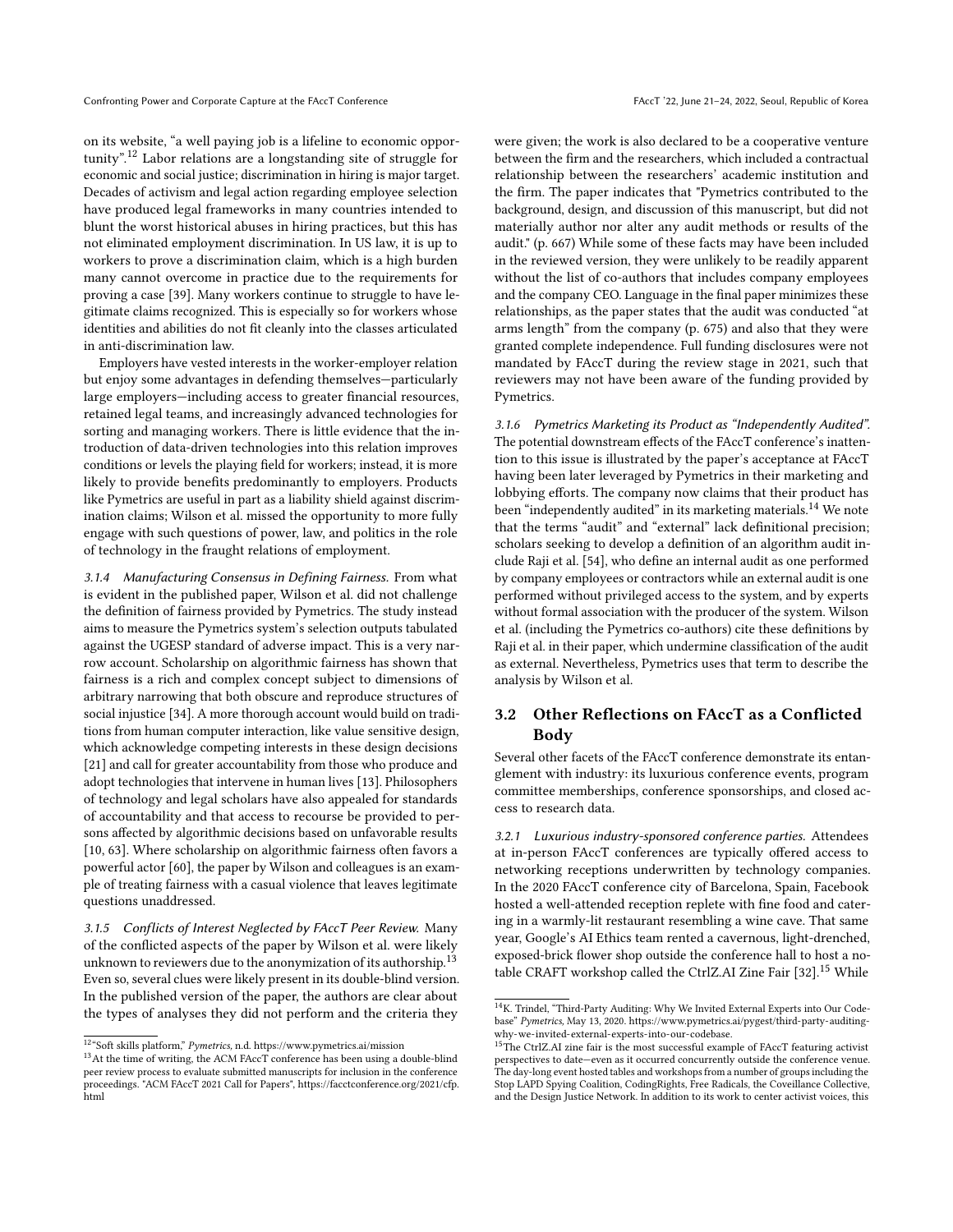industry-sponsored events are commonplace at academic conferences, their role at FAccT reinforces the suggestion that industry presence is core to this community.

3.2.2 Industry representation among conveners. Industry-affiliated scholars occupy important organizing roles and other roles of responsibility at the FAccT conference. At least one member of the current Executive Committee and at least nine members of the Steering Committee list their affiliations as technology firms, including Google, IBM, Microsoft, and Sony. As is commonplace in our field, other committee members have significant ties to industry in the form of major grants or past employment in the sector. We note, for example, that Wilson was a member of the FAccT Executive Committee when the Pymetrics paper was accepted to the conference. Conference organizers past and present have also worked directly with law enforcement agencies and the military even while primarily affiliated with a university or other academic institution. These relationships position organizers to set the direction of FAccT even while many technologies subject to the analysis of its authors are potentially damaging to the interests of communities who are not as well represented. Notably, there are few organizers listed as primarily affiliated with civil rights or activist organizations; there is no one from such groups currently listed as a member of the Executive Committee.

3.2.3 FAccT conference sponsorship. The primary sponsors and supporters of the FAccT conference are companies. This sponsorship is subject to rules laid out by the conference's sponsorship policy. In 2021, FAccT was sponsored by Google DeepMind, Facebook AI, the Alfred P. Sloan Foundation, Twitter, IBM, Microsoft, the Vector Institute, the MacArthur Foundation, the Ford Foundation, OpenAI, and Luminate.[16](#page-5-0) Previous years had a similar makeup: in 2019 the conference was sponsored by DeepMind, Google, Microsoft, Spotify, Twitter, Knight Foundation, Ford Foundation, Luminate, MacArthur Foundation, Open Society Foundations, and Schmidt Futures.[17](#page-5-1)

3.2.4 Proprietary research data access. Non-disclosure agreements present a barrier to what information is available to a researcher and what becomes possible to publish. Firms that subject employees to NDAs make it more difficult for external researchers have visibility into their operations, to reach and recruit participants, garner interview agreement and approval, or to publish results. A commonly used technique for HCI researchers to gain access to a firm is to themselves sign a non-disclosure agreement in order to get "behind the curtain," while limiting what might be reported from their findings. NDAs create and replicate silences in the research record of industry software development practices.

### 3.3 FAccT forecloses critique

The current institutional design of FAccT glosses industry-funded studies alongside and under the same banner as more critical research. This practice manufactures the appearance of consensus by our broader community in presenting all published proceedings from differently situated interests as of like kind and authority. It allows FAccT to present as something other than an industrysupported conference. Meanwhile, the scope of inquiry is largely characterized by a lack of engagement with the political nature of knowledge production, particularly in a field as awash with funding and market opportunities as AI (and computing more broadly). At stake is the FAccT community legitimizing corporate perspectives about who is responsible for AI harms, rather than independently assessing them. Indeed, critical scholars who commit resources to FAccT through publishing, reviewing, and organising are obliged through this institutional design to allow their participation to endorse—even unknowingly—research they would not otherwise. Participating in FAccT therefore further entrenches corporate power in computing and in broader settings such as law and policy.

# 4 RECASTING FACCT IN A DIFFERENT MOULD

Corporate capture of the conference has foreclosed the possibility of FAccT being a space that is welcoming to critical voices. Their absence positions corporations and academics paternalistically as problem-solvers for—rather co-organizers with—those harmed by software systems. We respond through a call to change the institutional design of the FAccT conference so that vigorous critique, wide-ranging viewpoints, and testimonies of personal experiences with harms of technology are not limited to the conference's margins. First, the conference can draw on practices from medical research to mandate funding disclosures—a change that we note to be already in progress. We call on FAccT to go beyond disclosure and lead the ACM in developing standards and tools for wider community awareness of the funding landscape, such as a field-wide registry of research funding. Second, the conference can become a space for a substantially greater number of people, even a majority of people, drawn from advocacy and activist roles, while aligning the benefits of conference participation more closely with those participants' theories of change. We invite the FAccT organizing committee to engage in a formal outreach process to a wide range of activists, advocates, and community organizers—such as through paid focus groups—to elicit what benefits of conference participation could look like from their perspectives. Third, we identify ways that FAccT can draw on the political philosophy of agonism [\[49\]](#page-10-35) to scaffold confrontations and creative dissensus, rather than gloss over these differences under the banner of a single conference proceedings.

### 4.1 Locating our funding and ourselves

As long as FAccT is funded and led by tech companies, it is not well-positioned to critically examine tech products and practices. In disciplines like medicine, we note a wide recognition of concerns about conflict of interest (COI). A committee convened by the National Academies on this topic published a set of helpful guidelines

intervention helped to lend Google a radical valence among conference attendees. For photos, see CtrlZ.AI Zine Fair [https://twitter.com/ctrlz\\_ai\\_zines.](https://twitter.com/ctrlz_ai_zines)

<span id="page-5-0"></span><sup>&</sup>lt;sup>16</sup> ACM FAccT Sponsors and Supporters [https://facctconference.org/2021/sponsorship.](https://facctconference.org/2021/sponsorship.html) [html.](https://facctconference.org/2021/sponsorship.html) See also the ACM FAccT 2021 Sponsorship Policy [https://facctconference.org/](https://facctconference.org/2021/sponsorship_policy.html) [2021/sponsorship\\_policy.html.](https://facctconference.org/2021/sponsorship_policy.html)

<span id="page-5-1"></span><sup>17</sup>"ACM FAT Sponsors and Supporters," ACM FAccT, 2019. [https://facctconference.org/](https://facctconference.org/2019/sponsors.html) [2019/sponsors.html.](https://facctconference.org/2019/sponsors.html)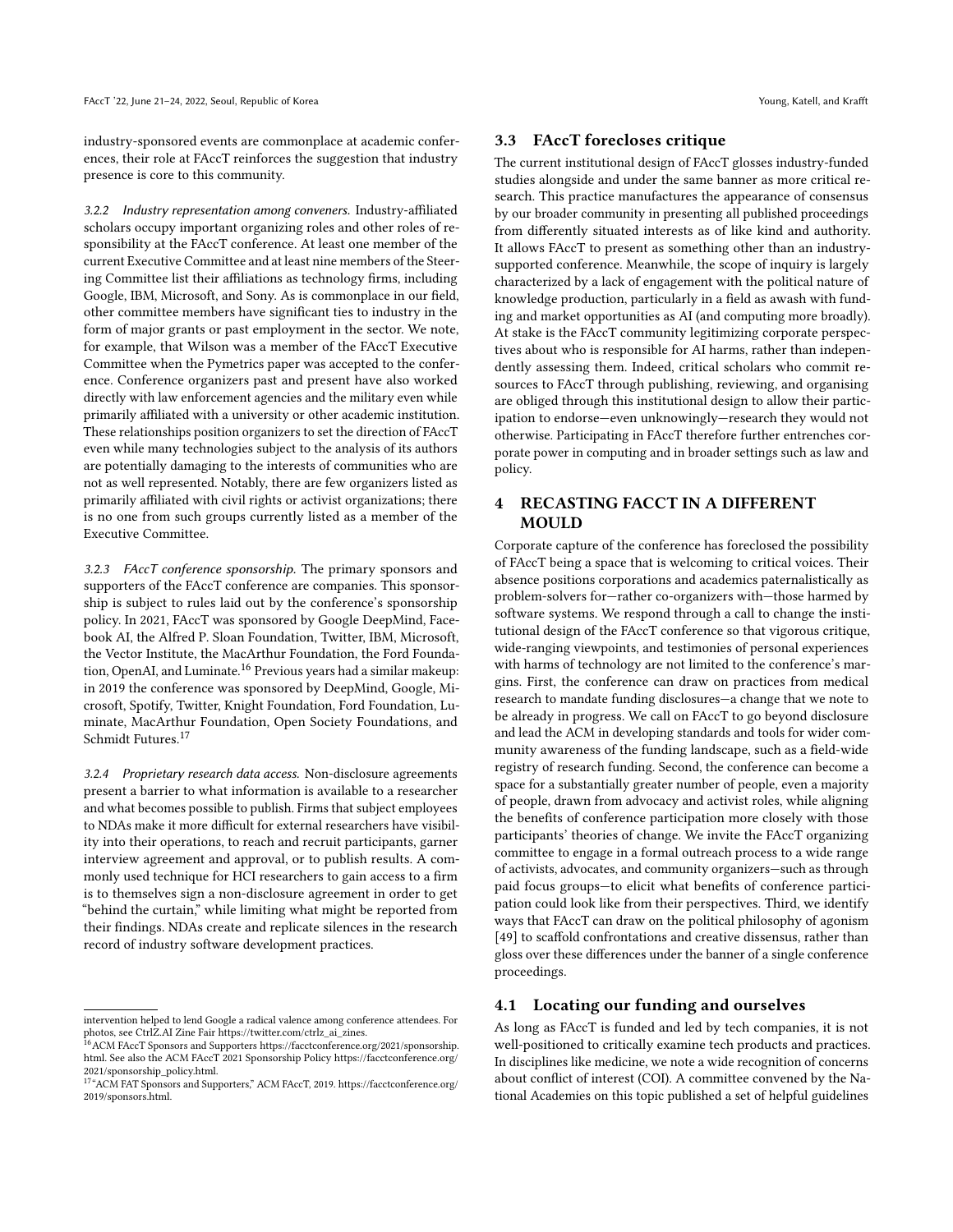for identifying, assessing, and managing conflicts of interest in clinical medicine [\[18\]](#page-10-36). They note that even when conflicts are disclosed to the public, they can still remain unmanaged; managing conflicts of interest can include disclosure, independent review, insulating students, and divesting from equity. The report advises that a sufficient amount of detail should be provided for the public to assess the risks of COI. Importantly, they acknowledge that COI concerns are not limited to research integrity alone—recall the aforementioned systematic literature reviews which found that industry-funded research can meet a high standard methodologically but become skewed in data interpretation and framing [\[5,](#page-9-4) [56,](#page-10-14) [59\]](#page-10-13). Beyond research integrity concerns, they highlight the risk unmanaged conflicts pose to public trust.

Guidelines from medicine further highlight the complexity of funding disclosures and the high burden of time and energy involved. Many of us working in academic research are obliged to negotiate funding relationships as a matter of institutional survival. Funding sources are often pooled at the level of a lab, department, or institution such that even individual academic workers may have limited visibility into the sources sustaining their own work (particularly student workers).[18](#page-6-0) To allay the burden of this work, the National Academies call for their field to provide greater standardization and infrastructure for tracking these relationships:

Such standardization is best pursued through a consensus development process that involves a broad array of concerned parties (e.g., academic medical centers, professional societies, public interest groups, and NIH and other public agencies). On the basis of the agreements resulting from this process, the next step would be for software developers to produce computer programs that allow an individual to fill out a standard questionnaire and then format the information for different institutions and purposes.

A standardized process like that suggested by the National Academies would be an important addition to fields like computer and information science, where ties to technology firms are widely considered to be important channels for data and platform access, professional development, and real-world impact.

We call on FAccT to lead the way within the ACM for such a standardization and data collection process. [19](#page-6-1) A standardized process and an ACM funding explorer will help illuminate the state of the funding landscape in our field; it can also reduce the risks to individual researchers of full transparency through collective action—where we currently rely on individual responsibility in an honor system for self-assessment. We imagine a longitudinal reporting process interoperable between institutions akin to the unique Open Researcher and Contributor IDentifier (ORCID) tool;

this process would collect longitudinal data on funding at the level of labs, departments, and institutions toward a fine-grained data source for rendering our funding and affiliations more legible. The confidentiality and publishing of this data set could be managed by data stewards within the ACM (c.f. [\[69\]](#page-11-5)); interactive data visualizations of its findings would be valuable additions to the FAccT or ACM websites. It would also support the community to collectively reflect on our funding landscape, which previous work notes is heavily skewed toward industry sources given the lack of readily available public funding at this historical moment [\[1,](#page-9-2) [29\]](#page-10-21).

# 4.2 Sharing space with advocates, activists, and interested publics

Throughout the world, governments and other powerful actors enact authoritarian agendas through their use of artificial intelligence, machine learning, and a range of communications platforms that rely upon these technologies. For example, the Bharatiya Janata Party currently leading the government in India employs social media platforms to foment political repression, politically motivated misinformation, and mob violence. Meanwhile, activists attempting to promote social and environmental justice using social media within such regimes face violence and repression. Climate activist Disha Ravi was arrested by the Indian government on February 13, 2021 for sedition after she shared organizing materials on social media as part of a global climate action campaign and its common cause with national farmers' protests. Ravi's arrest is one in a growing tide of others amid state-sanctioned political repression against dissidents and Muslims. While presently beyond the scope of most AI ethics scholarship, these harms were subtended and intensi-fied by the ruling party's use of systems<sup>[20](#page-6-2)</sup> like Twitter [\[4,](#page-9-10) [6,](#page-9-11) [52\]](#page-10-37), Whatsapp [\[25\]](#page-10-38), and Facebook.<sup>[21](#page-6-3)[22](#page-6-4)</sup> AI-powered misinformation and harassment is paradigmatic of the political consequences of AIpowered systems for individuals, social movements, and societal violence.

We argue that scholarship and other contributions reflecting direct experience of violence and harm should be central to a conference dedicated to understanding and addressing algorithmic harms; particularly as some of these harms become evident only at scale [\[58\]](#page-10-39). FAccT to date has addressed itself primarily to people from elite academic institutions from the small footprint of countries where technology firms are headquartered.[23](#page-6-5) Meanwhile, the highest stakes scenarios in AI ethics often lie outside these countries

<span id="page-6-0"></span> $^{18}\mathrm{We}$  also note the complexity of COI beyond the question of financial conflict; a small field like ours invites other forms of industry pressure such as navigating social ties to companies or concern about future employability.

<span id="page-6-1"></span><sup>&</sup>lt;sup>19</sup>We note this year's addition of finer-grained funding disclosures to be attached to individual contributions, available at "Disclosure of Funding Sources at ACM FAccT 2022," ACM FAccT, [https://facctconference.org/2022/funding\\_sources\\_disclosure.html.](https://facctconference.org/2022/funding_sources_disclosure.html) An optional, deeper disclosure prompt lists every stage of the research and publication process and asks about the role an employer, funder, or sponsor played in each step. Considering the burden of time and effort on individual researchers, we call for further action that would acknowledge the institutional level at which decisions happen about funding and a funding disclosure mechanism that leverages this reality towards a comprehensive approach.

<span id="page-6-2"></span> $^{204}\rm{India's}$  Hindu nationalist BJP leads in disinformation race," Agence France Presse for The Express Tribune, Mar. 11, 2022. [https://tribune.com.pk/story/2347475/indias](https://tribune.com.pk/story/2347475/indias-hindu-nationalist-bjp-leads-in-disinformation-race)[hindu-nationalist-bjp-leads-in-disinformation-race.](https://tribune.com.pk/story/2347475/indias-hindu-nationalist-bjp-leads-in-disinformation-race)

<span id="page-6-3"></span><sup>21</sup>K. Sambhav and N. Ranganathan, "Facebook charged BJP less for India election ads than others," Al Jazeera, Mar. 16, 2022. [https://www.aljazeera.com/economy/2022/3/](https://www.aljazeera.com/economy/2022/3/16/facebook-charged-bjp-lower-rates-for-india-polls-ads-than-others) [16/facebook-charged-bjp-lower-rates-for-india-polls-ads-than-others](https://www.aljazeera.com/economy/2022/3/16/facebook-charged-bjp-lower-rates-for-india-polls-ads-than-others)

<span id="page-6-4"></span> $^{22}\mathrm{A}$  Kaul and D. Kumar, "Tek Fog: An App With BJP Footprints for Cyber Troops to Automate Hate, Manipulate Trends," The Wire, Jan. 6, 2022. [https://thewire.in/tekfog/](https://thewire.in/tekfog/en/1.html) [en/1.html.](https://thewire.in/tekfog/en/1.html)

<span id="page-6-5"></span><sup>&</sup>lt;sup>23</sup> ACM FAccT's own Strategic Plan lays out a number of admirable principles that could have laid the groundwork for just such a vision. "Our conference should feature tremendous diversity in the computational systems studied, the sociotechnical problems considered, and the approaches to understanding, and mitigation employed." (see [https://facctconference.org/static/docs/strategic\\_plan.pdf\)](https://facctconference.org/static/docs/strategic_plan.pdf). This statement attests to the importance of multiple voices and approaches to problem solving. It goes on to express a commitment to the situated social contexts in which systems operate: "Work that does not have deep engagement with the social component of problems ... [is] considered outside the bounds of the conference." It also acknowledges the seriousness of the stakes with which the conference contends, in arguing that FAccT "Establish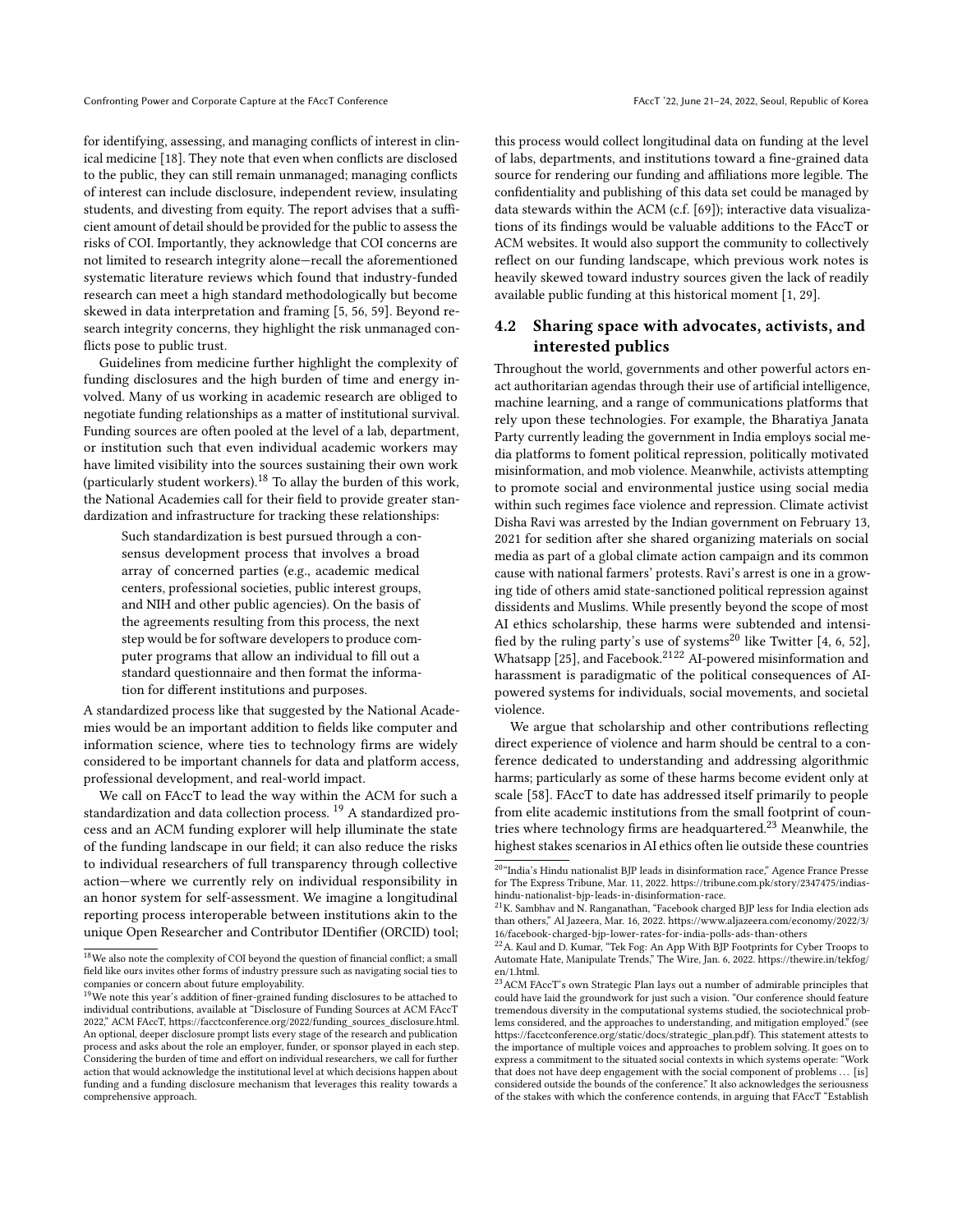in Global South/Global Majority settings. $^{24}$  $^{24}$  $^{24}$  While a few advocates and activists—particularly from large or well-funded organizations have been present as attendees or session organizers, they are rarely present as distinguished guests or keynote speakers. They also are seldom from Global Majority contexts, smaller and low-resource organizations, or without institutional affiliations. FAccT's Critiquing and Rethinking Accountability, Fairness and Transparency (CRAFT) track was founded in part to open the conference to a wider array of contributions, but we find that the CRAFT track off-and-to-the-side of the main conference does not reflect its centrality to FAccT's stated aims. The primarily academic valence of the conference leaves the opportunity to approach AI ethics from a wider lens unrealized. We call on the FAccT organizing committee to conduct formal outreach to movement activists and advocates, such as through paid focus groups, to examine what the conference might be able to offer—in particular how the conference could be be aligned with activists' and advocates' theories of social change.

4.2.1 2022 Social Media Influencers Conference as precedent. We look to other conferences which have re-imagined what a conference in our field might be, even as it takes place within an academic institution. On April 7-8 2022, the Social Media Influencers and the New Political Economy in South Asia and Africa [<influencers.conference.si.umich.edu>](influencers.conference.si.umich.edu) organized by Professors Joyojeet Pal and Omolade Adunbi convened activists, artists, politicians, dissidents, industry practitioners, comedians, journalists, actors, NGO leaders, entrepreneurs, and media figures from India, Sri Lanka, Nigeria, Kenya, and Pakistan as guests and invited contributors. Academic participation was woven into the practitionerfocused program. All speakers drew attention to the uses and consequences of tech platforms on the ground. The conversations possible across these different vantage points fostered ties across national contexts as well as exchange of tactics and experiences. Rather than be thrust into a primarily academic event in a vestigial capacity, advocate and activist experiences were centered within the space acknowledging the primacy of situated knowing in questions of justice and power.

We argue that the Social Media Influencers Conference (SMIC) is a model example of what it would mean for an academic conference to share space with advocates and activists. The urgent questions that emerged in this forum are visible to interested readers under the #SMIC2022 hashtag; they include powerful testimony from Gulalai Ismail (Gulalai\_Ismail), a Pashtun human rights activist, who on February 6, 2019 was disappeared by the Pakistani government from a protest of extrajudicial killing and the murder of activist Arman Loni earlier that month. She attributes mass movement organizing on social media via #wheresgulalai to her release and safe return. In the Pakistani social media context, she notes how algorithmic systems' ability to boost her story into machine learning-driven top line news under the "Trending" tab led to her safe release; at the same time, this engine of mass dissemination based on user engagement caused a video of girls dancing to result in their being targeted for murder in the 2012 Kohistan case. Ismail's

remarks at the conference called on technology companies to be more culturally-sensitive and nuanced—not relativist, but instead to localize and democratize their services to those who understand cultural context and consequences. The SMIC conference also featured investigative journalist Josy Joseph (josyjosephkj) who told the audience that academics play an important role in confronting powerful interests in country contexts where investigative journalists are prosecuted. In particular, he highlighted the role that social media companies play in amplifying harm through hate speech, saying "Many social media platforms are human rights offenders, killers at large scale." We believe that FAccT could present another key venue for experiences and perspectives like Ismail's and Joseph's to be put in conversation with other FAccT audiences, including activists working on other social issues, tech justice activists, and individuals with institutional power relating to AI policy and design decisions about safety and harm.

4.2.2 2020 Resistance AI Workshop as precedent. Another venue with an inclusive approach was the 2020 Resistance AI Workshop that occurred on December 11, 2020, hosted by the Radical AI Network at the Neural Information Processing Systems (NeurIPS) 2020 Conference. Resistance AI articulated the question of power in its mission:

It has become increasingly clear in recent years that AI research, far from producing neutral tools, has been concentrating power in the hands of governments and companies and away from marginalized communities. Unfortunately, the NeurIPS Conference—one of the largest and most esteemed machine learning conferences in the world—has until now lacked a venue explicitly dedicated to understanding and addressing this concerning reality. As Black feminist scholar Angela Davis famously said, "Radical simply means grasping things at the root." Resistance AI exposes the root of the current reality: technology rearranges power. We believe that when we are engaged in Resistance AI, we can both resist AI that centralizes power in the hands of the few and we can dream up and build human/AI systems that put power in the hands of the people. This workshop will be a space for AI researchers and marginalized communities to discuss and reflect on AI-fueled inequity and co-create our dreams and tactics of how to work toward Resistance AI.

This workshop accepted contributions in a variety of formats and languages, from an infographic,<sup>[25](#page-7-1)</sup> to a poem,<sup>[26](#page-7-2)</sup> to a comic,<sup>[27](#page-7-3)</sup> to

and maintain a culture of modesty out of respect for the gravity of the problems that are the focus of our community."

<span id="page-7-0"></span><sup>&</sup>lt;sup>24</sup>See R. Singh and R. Lara Guzmán, "Parables of AI infrom the Global South," Society for Social Studies of Science, Sept. 17, 2021. [https://www.4sonline.org/parables-of-ai](https://www.4sonline.org/parables-of-ai-in-from-the-global-south/)[in-from-the-global-south/.](https://www.4sonline.org/parables-of-ai-in-from-the-global-south/)

<span id="page-7-1"></span><sup>25</sup>C. D'Ignazio, L. Klein, M. Diaz, "The Data Feminism Infographic," [https://drive.google.](https://drive.google.com/file/d/1EHnQ34wB1PMo_lZX2sBbLrhAj-XkKddL/view)

<span id="page-7-2"></span>[com/file/d/1EHnQ34wB1PMo\\_lZX2sBbLrhAj-XkKddL/view.](https://drive.google.com/file/d/1EHnQ34wB1PMo_lZX2sBbLrhAj-XkKddL/view)<br><sup>26</sup>H. Jethwani, "Panopticon (Resistance Poem)" [https://drive.google.com/file/d/1A6j\\_](https://drive.google.com/file/d/1A6j_ZfLM6P91V-_1SQdw5UxcgqMzVedc/view) [ZfLM6P91V-\\_1SQdw5UxcgqMzVedc/view.](https://drive.google.com/file/d/1A6j_ZfLM6P91V-_1SQdw5UxcgqMzVedc/view)

<span id="page-7-3"></span><sup>27</sup>F. A. Khan, J. Stoyanovich, "Mirror, Mirror," [https://drive.google.com/file/d/](https://drive.google.com/file/d/1IMD51ih4-9C-CoATCwIFT5CKWXDz42e-/view) [1IMD51ih4-9C-CoATCwIFT5CKWXDz42e-/view.](https://drive.google.com/file/d/1IMD51ih4-9C-CoATCwIFT5CKWXDz42e-/view)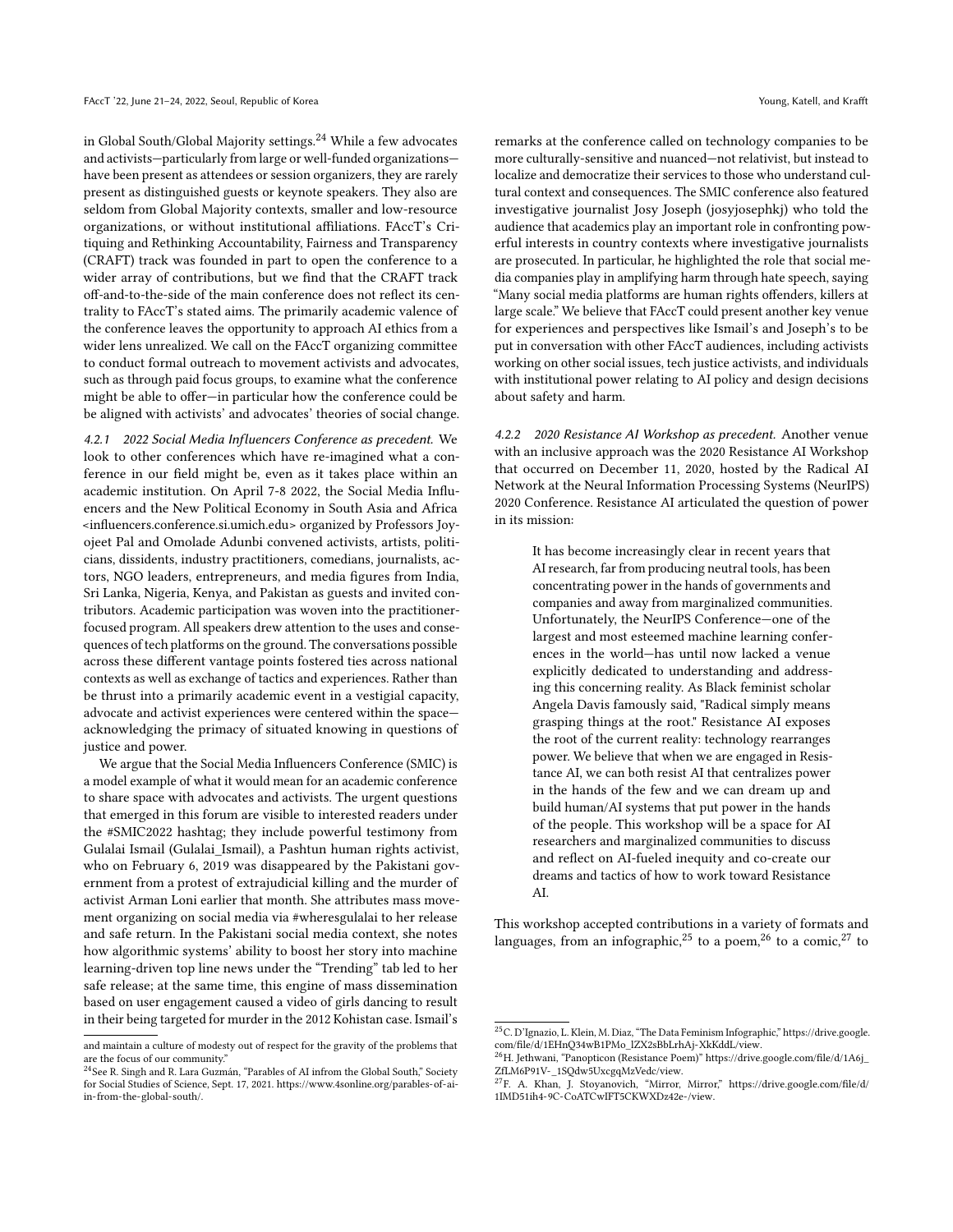Confronting Power and Corporate Capture at the FAccT Conference FACCT '22, June 21-24, 2022, Seoul, Republic of Korea

speculative fiction,<sup>[28](#page-8-0)</sup> to sound art,<sup>[29](#page-8-1)</sup> and an illustrated parody<sup>[30](#page-8-2)</sup> of Google-sponsored research.

4.2.3 Going beyond inclusion. Inclusion of people formerly excluded from predominantly white, elite, or Global North institutions is not a sufficient remediation for centuries of discrimination, which are reproduced by academic and commercial technology innovation. The "stakeholder turn" in HCI and related disciplines once demanded acknowledgement that many people have a stake in technological design [\[21\]](#page-10-30). Despite the aims of this work to democratize and widen the scope of perspective, stakeholder language presumes equality of power among participants to a debate or consultation [\[28,](#page-10-0) [35\]](#page-10-40). Including a diverse group of people in the process does not guarantee improved conditions for those most marginalized; simply having a "seat at the table" is insufficient if the table is dominated by participants with power, influence, and presumptions of epistemic superiority.

# 4.3 Embracing dissensus: An agonistic approach

We find conflict of interest risk is tied to the current institutional design of the FAccT conference. Here we re-imagine FAccT in an agonistic vein. Agonism refers to the positive or generative aspects of conflict, drawing on Belgian political theorist Chantal Mouffe, whose "agonistic pluralism" is founded on the idea that a certain amount of conflict is intrinsic to political matters and differently situated people and interests [\[49\]](#page-10-35). Mouffe argues that foreclosing this conflict through false consensus is always powerladen and a frontier of inclusion and exclusion [\[37\]](#page-10-41). Instead, she embraces an approach that would mobilize the full plurality of conflicting views toward a more democratic whole. The promise of this approach is to empower and platform formerly excluded people and to directly address harms of marginalization [\[20\]](#page-10-42). In the context of FAccT, we have argued that the conference proceedings produces a similarly power-laden image of consensus that ultimately fails to shift power relations in a meaningful way. Re-imagining the FAccT conference in an agonistic vein means opening up space for the full constellation of divergent interests and opinions that AI ethics implicates, for instance to:

- Change the format of the conference program to feature explicit debates about how to advance the aims of fairness, accountability, and transparency.
- Fold CRAFT workshops and interventions into the body of the conference itself, rather than bracketing critical and participatory contributions as something aside from its primary aims.
- Invite keynote speakers who can intervene directly on the audience as a group of people ourselves to be organized.
- Expand the scope of the Town Hall segment, traditionally at the end of the conference, to include themes such as techniques for funding disclosure, managing conflicts of interest, holding space for sharing personal experiences, and reconfiguring the conference program to better meet its stated aims.
- Follow the lead of the most marginalized people in our societies rather than positioning ourselves to make positive social change on behalf of those most marginalized (Cf., [\[23,](#page-10-4) [28\]](#page-10-0)).

We imagine these changes will foster a more active and lively conference that moves beyond a passive presentation of findings to a forum in which participants come to recognize and acknowledge the political import of the field [\[42\]](#page-10-43). This shift would also move the conference further toward FAccT's governance documents, which state a commitment to be "an independent conference not beholden to anyone."[31](#page-8-3)

# 5 CONCLUSION

FAccT has emerged as the preeminent professional body for facilitating dialogue on AI ethics and governance, granting it a position of significant power and prestige. Yet rather than using this position to hold space for people on the receiving end of algorithmic harm, FAccT instead serves power, particularly the technology firms that underwrite the conference and participate in much of its work. Firms take up significant space in this forum and in its proceedings. In the midst of a crisis of trust and integrity in the field of ML and AI, FAccT has met the needs of technology firms while failing to meet the needs of real people facing significant, in some cases life-threatening, struggles exacerbated or caused by technology platforms [\[2\]](#page-9-8). Here we quote Birhane et. al [\[11\]](#page-9-1) who measure the scale of this neglect across four years of proceedings in FAccT and the closely related AI, Ethics, and Society conference:

A review of the AI ethics papers from two of the most prominent conferences showed there is a great tendency for abstract discussion of such topics devoid of structural and social factors and specific and potential harms. Given that the most marginalized in society are the most impacted when algorithmic systems fail, we contend that all AI ethics work, from research, to policy, to governance, should pay attention to structural factors and actual existing harms.

Academic AI ethics conferences such as ACM FAccT and other venues of authoritative knowledge production in computing must take greater responsibility for the ideas they spread and the credibility they lend—particularly when those ideas and works reach beyond disciplinary boundaries to broader circles of influence. The urgency of social and ecological crises facing the world demand a reconfiguration of institutions of knowledge production whose status quo operations serve to reproduce social, economic, and political injustice.

In this paper, we have argued that FAccT must adopt rigorous financial disclosure policies for its authors and organizers. We have also argued that FAccT must do significantly more to become a

<span id="page-8-1"></span><span id="page-8-0"></span><sup>28</sup>N. T. Djanegara, "Illegible,["https://ninadewi.github.io/Resistance%20AI\\_Illegible.pdf.](https://ninadewi.github.io/Resistance%20AI_Illegible.pdf) <sup>29</sup>D. Sinha, "Dhakuria Bridge" (description at [https://drive.google.com/file/d/](https://drive.google.com/file/d/1bebkl453Zy-XGnLg1emVlYSkeu539MFB/view) [1bebkl453Zy-XGnLg1emVlYSkeu539MFB/view\)](https://drive.google.com/file/d/1bebkl453Zy-XGnLg1emVlYSkeu539MFB/view) and audio at [https://soundcloud.com/](https://soundcloud.com/debsinha/sets/dhakuria-bridge/s-KNJzpJ0GgVy) [debsinha/sets/dhakuria-bridge/s-KNJzpJ0GgVy\)](https://soundcloud.com/debsinha/sets/dhakuria-bridge/s-KNJzpJ0GgVy).

<span id="page-8-2"></span><sup>30</sup>Critical Platform Studies Group, "The A-Z of UAVs," [https://archive.org/details/the](https://archive.org/details/the-a-z-of-uavs)[a-z-of-uavs.](https://archive.org/details/the-a-z-of-uavs)

<span id="page-8-3"></span> $^{31}$  "ACM FAccT Strategic Plan," ACM FAccT Conference [https://facctconference.org/](https://facctconference.org/static/docs/strategic_plan.pdf)  $\,$ [static/docs/strategic\\_plan.pdf.](https://facctconference.org/static/docs/strategic_plan.pdf)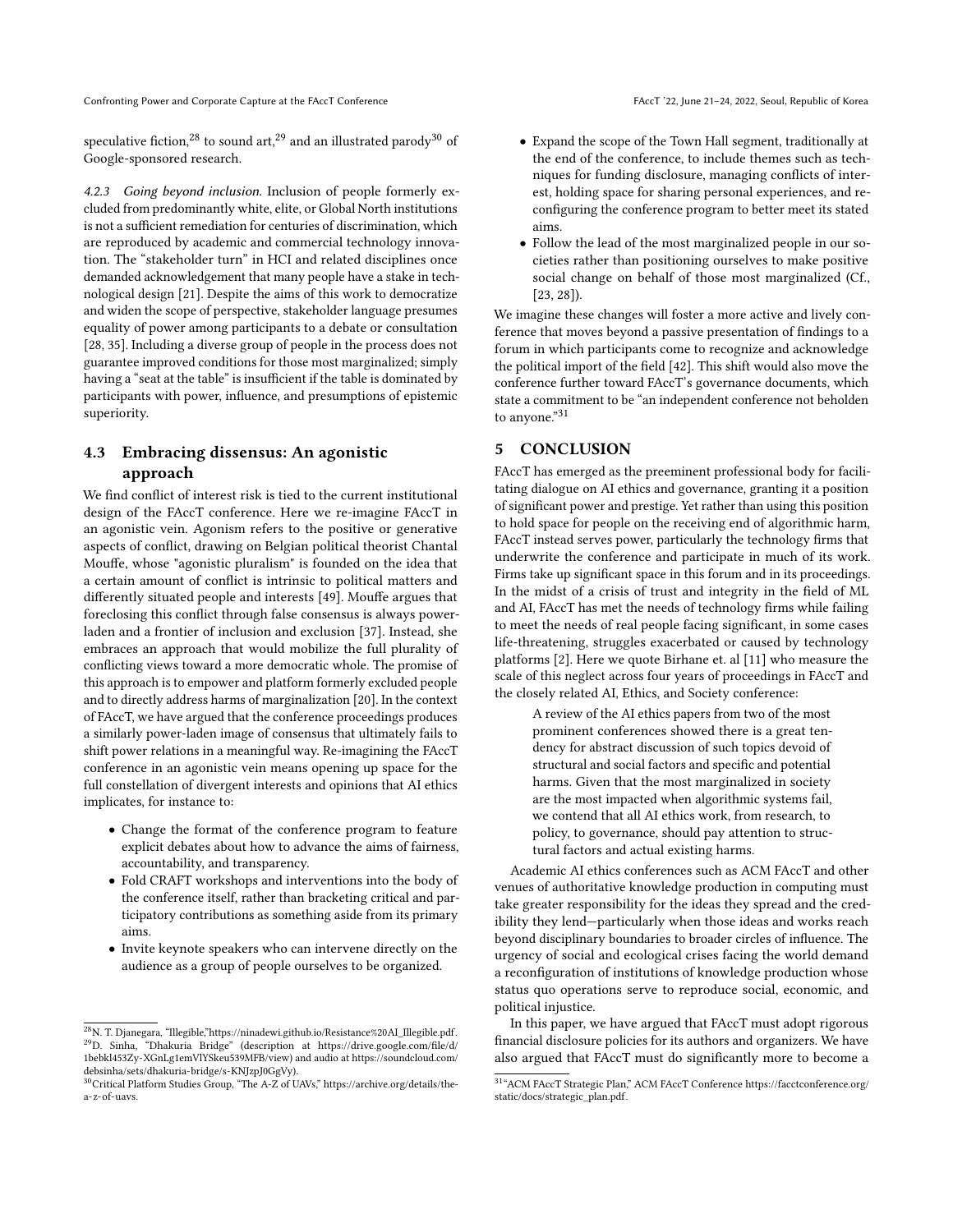welcoming and inviting space for a broader range of scholars and activists, such as from small, low-resource, grassroots, communityoriented, Global South/Global Majority, or BIPOC-led organizations as well as individuals without social capital or institutional affiliations. By doing so, the FAccT community is far more likely to feature perspectives on algorithmic harm that challenge the products and practices of firms, who are already well-represented at the conference.

FAccT must also respond to contemporary and historical struggles against oppression by engaging in critical reflection and by re-centering its organizing principles and work [\[15,](#page-10-44) [17,](#page-10-45) [34,](#page-10-29) [70\]](#page-11-6) toward political action [\[27,](#page-10-46) [48,](#page-10-47) [65\]](#page-11-2), resistance [\[30,](#page-10-48) [68\]](#page-11-7), and justice [\[14\]](#page-10-49). Venues such as FAccT would better serve the aims of AI ethics by embracing an "agonistic" approach to discourse, both within its research subjects and in its organizing principles. This approach is more likely to produce institutions and work that focus on fundamental questions of fairness, transparency, and accountability. This may require decentering technology as a main nominal focus in favor of substantive issues that would build stronger bridges to advocates and activists fighting for social, economic, and environmental justice [\[53\]](#page-10-50).

## FUNDING DISCLOSURE

The first author received no further funding aside from the salary provided by her institution drawn from award #1801307 on "Contextual Integrity: From Theory to Practice" from the National Science Foundation. She participated in a Microsoft Research internship in the past two years. The second author received no further funding aside from his salary, which is supported in part by a nondepartmental public body of the Government of the United Kingdom called UK Research & Innovation via its Economic and Social Research Council Grant ES/T007354/1, Engineering and Physical Sciences Research Council (EPSRC) Grant EP/T001569/1, EPSRC Grant EP/W006022/1, and from the public funds that make the Turing's Public Policy Programme possible. The third author received no further funding aside from their salary, 1/6 of which is covered by a November 2021 grant from UK Research & Innovation called "Transforming Collections: Reimagining Art, Nation and Heritage;" the rest is drawn from a general fund at their institution into which they have limited visibility but which is composed primarily of student fees.

The following disclosure accords with the detailed disclosure guidelines in FAccT's new Conflict of Interest policy.[32](#page-9-12) None of the authors' employers or funders played a role in designing or conducting this work. None of the authors' employers or funders played a role in accessing or collecting data. None of the authors' employers or funders played a role in data analysis or interpretation. None of the authors' employers or funders played a role in preparing, reviewing, or approving the manuscript. None of the authors' employers or funders played a role in deciding to submit the manuscript. The authors have no financial ties to any entity affected by publication of the paper. They acknowledge a social relationship to the founder of Parity, which is a competitor of Pymetrics, a firm criticized at length in our work.

### ACKNOWLEDGMENTS

This piece is indebted to the co-organizers and signatories of the 2021 letter to FAccT's Executive Committee (EC) calling on the EC to change FAccT's direction, public perception, and priorities [\[36\]](#page-10-26); as well as participants in conversations around that letter, including especially J Khadijah Abdurahman and Seda Gürses. We would also like to specifically acknowledge Anna Lauren Hoffmann, whose scholarship on refusal and the limits of inclusion has greatly furthered our thinking. Thank you to Anmol Panda for his numerous contributions to the examples we draw from his area of expertise. Thank you to Joyojeet Pal and Omolade Adunbi for discussions on their work to reimagine academic gatherings through their 2022 Social Media Influencers Conference. We thank Emanuel Moss for sharing his manuscript on the history and evolution of the FAccT conference on background, Thomas Gilbert for the perspective and sources he shared on agonism and antagonism, and Seth Pollack for reviewing our draft. Thank you to M Govindu for making the point about the relationship between exclusion and paternalism. Thank you to past panelists, anonymous contributors, and organizers in our Patron or Poison event and campaign on industry funding of HCI. We would also like to thank our anonymous reviewers for the profoundly insightful and developmental feedback on our first draft; their recommended readings and incisive questions immeasurably improved the quality of this work. Finally, thank you to those who have donated to the Critical Platform Studies Group. You can support our work at [https://www.patreon.com/critplat.](https://www.patreon.com/critplat) This document is an expression of one moment in an ongoing process of learning; all errors and omissions are our own.

#### REFERENCES

- <span id="page-9-2"></span>[1] Mohamed Abdalla and Moustafa Abdalla. 2021. The Grey Hoodie Project: Big Tobacco, Big Tech, and the threat on academic integrity. In Proceedings of the 2021 AAAI/ACM Conference on AI, Ethics, and Society. 287–297.
- <span id="page-9-8"></span>[2] J. Khadijah Abdurahman. 2020. On the moral collapse of AI ethics. https://upfromthecracks.medium.com/on-the-moral-collapse-of-ai-ethics-791cbc7df872.
- <span id="page-9-3"></span>[3] Sara Ahmed. 2012. On Being Included. In On Being Included. Duke University Press.<https://doi.org/10.2307/j.ctv1131d2g>
- <span id="page-9-10"></span>[4] Syeda Zainab Akbar, Ankur Sharma, Himani Negi, Anmol Panda, and Joyojeet Pal. 2020. Anatomy of a rumour: Social media and the suicide of Sushant Singh Rajput. arXiv preprint arXiv:2009.11744 (2020).
- <span id="page-9-4"></span>Bodil Als-Nielsen, Wendong Chen, Christian Gluud, and Lise L Kjaergard. 2003. Association of funding and conclusions in randomized drug trials: A reflection of treatment effect or adverse events? JAMA 290, 7 (2003), 921–928. [https:](https://doi.org/10.1001/jama.290.7.921) [//doi.org/10.1001/jama.290.7.921](https://doi.org/10.1001/jama.290.7.921)
- <span id="page-9-11"></span>[6] Amarnath Amarasingam, Sanober Umar, and Shweta Desai. 2022. "Fight, die, and if required kill": Hindu nationalism, misinformation, and Islamophobia in India. Religions 13, 5 (2022), 380.<https://doi.org/10.3390/rel13050380>
- <span id="page-9-5"></span>[7] Justin E Bekelman, Yan Li, and Cary P Gross. 2003. Scope and impact of financial conflicts of interest in biomedical research: A systematic review. JAMA 289, 4 (2003), 454–465.<https://doi.org/10.1001/jama.289.4.454>
- <span id="page-9-6"></span>[8] Emily M Bender, Timnit Gebru, Angelina McMillan-Major, and Shmargaret Shmitchell. 2021. On the dangers of stochastic parrots: Can language models be too big?. In Proceedings of the 2021 ACM Conference on Fairness, Accountability, and Transparency. 610–623.<https://doi.org/10.1145/3442188.3445922>
- <span id="page-9-7"></span>[9] Elettra Bietti. 2020. From ethics washing to ethics bashing: A view on tech ethics from within moral philosophy. In Proceedings of the 2020 Conference on Fairness, Accountability, and Transparency. 210–219.
- <span id="page-9-9"></span>Reuben Binns. 2018. Algorithmic accountability and public reason. Philosophy & Technology 31, 4 (2018), 543–556.<https://doi.org/10.1007/s13347-017-0263-5>
- <span id="page-9-1"></span>[11] Abeba Birhane, Elayne Ruane, Thomas Laurent, Matthew Brown, Johnathan Flowers, Anthony Ventresque, and Chistopher Dancy. 2022. The forgotten margins of AI ethics. In Proceedings of the 2022 Conference on Fairness, Accountability, and Transparency.
- <span id="page-9-0"></span>[12] Parmit K Chilana, Mary P Czerwinski, Tovi Grossman, Chris Harrison, Ranjitha Kumar, Tapan S Parikh, and Shumin Zhai. 2015. Technology transfer of HCI

<span id="page-9-12"></span><sup>32</sup>"Disclosure of Funding Sources at ACM FAccT 2022" ACM FAccT Conference [https:](https://facctconference.org/2022/funding_sources_disclosure.html) [//facctconference.org/2022/funding\\_sources\\_disclosure.html](https://facctconference.org/2022/funding_sources_disclosure.html)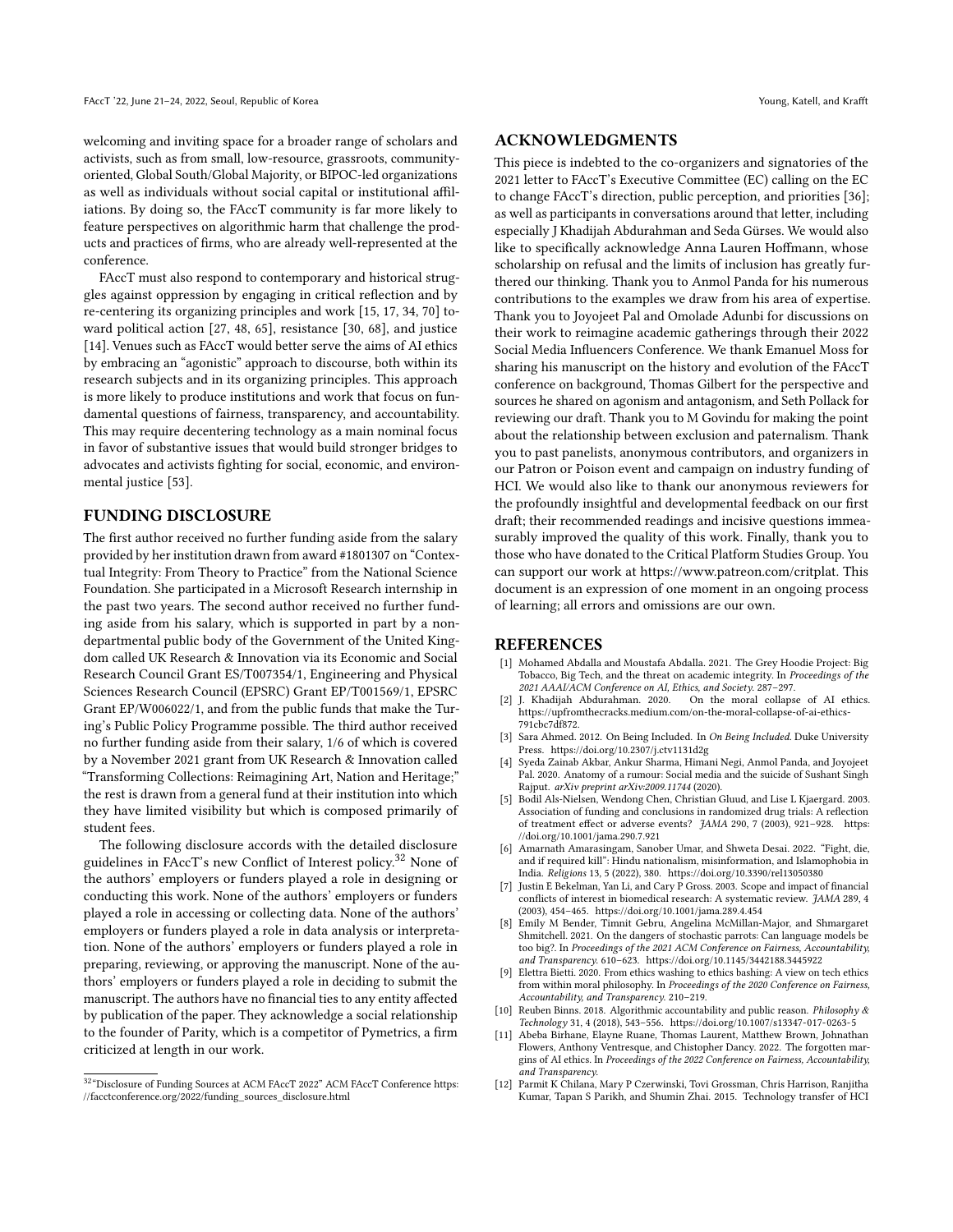research innovations: Challenges and opportunities. In Proceedings of the 33rd Annual ACM Conference Extended Abstracts on Human Factors in Computing Systems. 823–828.<https://doi.org/10.1145/2702613.2724724>

- <span id="page-10-31"></span>[13] Sasha Costanza-Chock. 2020. Design Justice: Community-Led Practices to Build the Worlds We Need. The MIT Press.<https://doi.org/10.7551/mitpress/12255.001.0001> [14] Lina Dencik. 2021. Towards data justice unionism? A labour perspective on AI
- <span id="page-10-49"></span>governance. AI for Everyone (2021), 267–284.<https://doi.org/10.16997/book55.o>
- <span id="page-10-44"></span>[15] Lina Dencik, Arne Hintz, Joanna Redden, and Emiliano Treré. 2019. Exploring data justice: Conceptions, applications and directions. , 873–881 pages. [https:](https://doi.org/10.1080/1369118X.2019.1606268) [//doi.org/10.1080/1369118X.2019.1606268](https://doi.org/10.1080/1369118X.2019.1606268)
- <span id="page-10-9"></span>[16] Roderick A Ferguson. 2012. The Reorder of Things: The University and its Pedagogies of Minority Difference. University of Minnesota Press.
- <span id="page-10-45"></span>[17] Rodrigo Ferreira and Moshe Y Vardi. 2021. Deep tech ethics: An approach to teaching social justice in computer science. In Proceedings of the 52nd ACM Technical Symposium on Computer Science Education. 1041–1047. [https://doi.org/](https://doi.org/10.1145/3408877.3432449) [10.1145/3408877.3432449](https://doi.org/10.1145/3408877.3432449)
- <span id="page-10-36"></span>[18] Marilyn J Field, Bernard Lo, et al. 2009. Conflict of interest in medical research, education, and practice. (2009).
- <span id="page-10-19"></span>[19] Thomas E Finucane and Chad E Boult. 2004. Association of funding and findings of pharmaceutical research at a meeting of a medical professional society. The American journal of medicine 117, 11 (2004), 842–845. [https://doi.org/10.1016/j.](https://doi.org/10.1016/j.amjmed.2004.05.029) [amjmed.2004.05.029](https://doi.org/10.1016/j.amjmed.2004.05.029)
- <span id="page-10-42"></span>[20] Thomas Fossen. 2008. Agonistic critiques of liberalism: Perfection and emancipation. Contemporary Political Theory 7, 4 (2008), 376–394.
- <span id="page-10-30"></span>[21] Batya Friedman and David Hendry. 2019. Value Sensitive Design: Shaping Technology with Moral Imagination. MIT Press.
- <span id="page-10-20"></span>[22] James F Fries and Eswar Krishnan. 2004. Equipoise, design bias, and randomized controlled trials: The elusive ethics of new drug development. Arthritis Res Ther 6, 3 (2004), 1–6.<https://doi.org/10.1186/ar1170>
- <span id="page-10-4"></span>[23] Maya Indira Ganesh and Emanuel Moss. 2022. Resistance and refusal to algorithmic harms: Varieties of 'knowledge projects'. Media International Australia 183, 1 (2022), 90–106.<https://doi.org/10.1177/1329878X221076288>
- <span id="page-10-3"></span>[24] Ben Gansky and Sean McDonald. 2022. CounterFAccTual: How FAccT undermines its organizing principles. In Proceedings of the 2022 Conference on Fairness, Accountability, and Transparency.
- <span id="page-10-38"></span>[25] Kiran Garimella and Dean Eckles. 2020. Images and misinformation in political groups: Evidence from WhatsApp in India. arXiv preprint arXiv:2005.09784 (2020).
- <span id="page-10-22"></span>[26] Ben Green. 2021. The contestation of tech ethics: A sociotechnical approach to technology ethics in practice. Journal of Social Computing 2, 3 (2021), 209–225. <https://doi.org/10.23919/JSC.2021.0018>
- <span id="page-10-46"></span>[27] Ben Green. 2021. Data science as political action: Grounding data science in a politics of justice. Journal of Social Computing 2, 3 (2021), 249–265. [https:](https://doi.org/10.23919/JSC.2021.0029) [//doi.org/10.23919/JSC.2021.0029](https://doi.org/10.23919/JSC.2021.0029)
- <span id="page-10-0"></span>[28] Daniel Greene, Anna Lauren Hoffmann, and Luke Stark. 2019. Better, nicer, clearer, fairer: A critical assessment of the movement for ethical artificial intelligence and machine learning. In Proceedings of the 52nd Hawaii international conference on system sciences.
- <span id="page-10-21"></span>[29] Critical Platform Studies Group, Lilly Irani, Niloufar Salehi, Joyojeet Pal, Andrés Monroy-Hernández, Elizabeth Churchill, and Sneha Narayan. 2019. Patron or Poison? Industry funding of HCI research. In Conference Companion Publication of the 2019 on Computer Supported Cooperative Work and Social Computing. 111–115.
- <span id="page-10-48"></span>[30] Thilo Hagendorff. 2021. Blind spots in AI ethics. AI and Ethics (2021), 1–17. <https://doi.org/10.1007/s43681-021-00122-8>
- <span id="page-10-25"></span>[31] Alex Hanna. 2022. On racialized tech organizations and complaint: A goodbye to Google. https://alex-hanna.medium.com/on-racialized-tech-organizationsand-complaint-a-goodbye-to-google-43fd8045991d.
- <span id="page-10-34"></span>[32] Alex Hanna and Emily Denton. 2020. CtrlZ.AI Zine Fair: Critical perspectives. In Proceedings of the 2020 Conference on Fairness, Accountability, and Transparency (Barcelona, Spain) (FAT\* '20). Association for Computing Machinery, New York, NY, USA, 686.<https://doi.org/10.1145/3351095.3375692>
- <span id="page-10-10"></span>[33] Stefano Harney and Fred Moten. 2013. The Undercommons: Fugitive Planning and Black Study. Minor Compositions.
- <span id="page-10-29"></span>[34] Anna Lauren Hoffmann. 2019. Where fairness fails: Data, algorithms, and the limits of antidiscrimination discourse. Information, Communication & Society 22, 7 (2019), 900–915.<https://doi.org/10.1080/1369118X.2019.1573912>
- <span id="page-10-40"></span>[35] Anna Lauren Hoffmann. 2021. Terms of inclusion: Data, discourse, violence. New Media & Society 23, 12 (2021), 3539–3556. [https://doi.org/10.1177/](https://doi.org/10.1177/1461444820958725) [1461444820958725](https://doi.org/10.1177/1461444820958725)
- <span id="page-10-26"></span>[36] Anna Lauren Hoffmann, Lilly Irani, Michael Katell, P M Krafft, Vinhcent Le, Dan Greene, Meredith Whitaker, Niloufar Salehi, Meg Young, Linnet Taylor, Michael Veale, Catherine D'Ignazio, Jevan Hutson, Jennifer Lee, Reuben Binns, Luke Stark, Maya Indira Ganesh, Alex Hanna, and Ben Green. 2021. FAccT conference - direction, perception, and priorities. Private communication to FAccT Executive Committee, 9 Dec 2021.
- <span id="page-10-41"></span>[37] Matthew Jones. 2014. Chantal Mouffe's agonistic project: Passions and participation. Parallax 20, 2 (2014), 14–30.
- <span id="page-10-16"></span>[38] Robert E Kelly, Lisa J Cohen, Randye J Semple, Philip Bialer, Adam Lau, Alison Bodenheimer, Elana Neustadter, Arkady Barenboim, and Igor I Galynker. 2006.

Relationship between drug company funding and outcomes of clinical psychiatric research. Psychological medicine 36, 11 (2006), 1647–1656. [https://doi.org/10.](https://doi.org/10.1017/S0033291706008567) [1017/S0033291706008567](https://doi.org/10.1017/S0033291706008567)

- <span id="page-10-28"></span>[39] Issa Kohler-Hausmann. 2018. Eddie Murphy and the dangers of counterfactual causal thinking about detecting racial discrimination. Northwestern University Law Review 113 (2018), 1163.
- <span id="page-10-8"></span>[40] la paperson. 2017. A Third University is Possible. University of Minnesota Press. <https://doi.org/10.1017/S0007680512001031>
- <span id="page-10-27"></span>[41] Benjamin Laufer, Sameer Jain, A. Feder Cooper, Jon Kleinberg, and Hoda Heidari. 2022. Four years of FAccT: A reflexive, mixed-methods analysis of research contributions, shortcomings, and future prospects. In Proceedings of the 2022 Conference on Fairness, Accountability, and Transparency.
- <span id="page-10-43"></span>[42] Jennifer Lee, Meg Young, PM Krafft, and Michael A Katell. 2020. Power and technology: who gets to make the decisions? Interactions 28, 1 (2020), 38–46. <https://doi.org/10.1145/3442420>
- <span id="page-10-15"></span>[43] Joel Lexchin, Lisa A Bero, Benjamin Djulbegovic, and Otavio Clark. 2003. Pharmaceutical industry sponsorship and research outcome and quality: systematic review. BMJ 326, 7400 (2003), 1167–1170.<https://doi.org/10.1136/bmj.326.7400.1167>
- <span id="page-10-17"></span>[44] Howard Liss. 2006. Publication bias in the pulmonary/allergy literature: Effect of pharmaceutical company sponsorship. Focus (2006).
- <span id="page-10-23"></span>[45] Donald McMillan and Barry Brown. 2019. Against ethical AI. In Proceedings of the Halfway to the Future Symposium. 1–3.
- <span id="page-10-11"></span>[46] Jodi Melamed. 2016. Being together subversively, outside in the university of hegemonic affirmation and repressive violence, as things heat up (again). American Quarterly 68, 4 (2016), 981–991.
- <span id="page-10-6"></span>[47] Philip Mirowski. 2011. Science-Mart. In Science-Mart. Harvard University Press. <https://doi.org/10.4159/harvard.9780674061132>
- <span id="page-10-47"></span>[48] Jared Moore. 2020. Towards a more representative politics in the ethics of computer science. In Proceedings of the 2020 Conference on Fairness, Accountability, and Transparency. 414–424.<https://doi.org/10.1145/3351095.3372854>
- <span id="page-10-35"></span>[49] Chantal Mouffe. 2013. Agonistics: Thinking the World Politically. Verso Books.<br>[50] Rodrigo Ochigame. 2019. The invention of "ethical AI": How Bi
- <span id="page-10-1"></span>The invention of "ethical AI": How Big<br>to avoid regulation. The Intercept (2019). Tech manipulates academia to avoid regulation. https://theintercept.com/2019/12/20/mit-ethical-ai-artificial-intelligence/.
- <span id="page-10-12"></span>[51] Naomi Oreskes and Erik M Conway. 2011. Merchants of Doubt: How a Handful of Scientists Obscured the Truth on Issues from Tobacco smoke to Global Warming. Bloomsbury Publishing USA.
- <span id="page-10-37"></span>[52] Anmol Panda, Sunandan Chakraborty, Noopur Raval, Han Zhang, Mugdha Mohapatra, Syeda Zainab Akbar, and Joyojeet Pal. 2020. Affording Extremes: Incivility, Social Media and Democracy in the Indian Context. In Proceedings of the 2020 International Conference on Information and Communication Technologies and Development (Guayaquil, Ecuador) (ICTD2020). Association for Computing Machinery, New York, NY, USA, Article 9, 12 pages.<https://doi.org/10.1145/3392561.3394637>
- <span id="page-10-50"></span>[53] Seeta Peña Gangadharan and Jędrzej Niklas. 2019. Decentering technology in discourse on discrimination. Information, Communication & Society 22, 7 (2019), 882–899.<https://doi.org/10.1080/1369118X.2019.1593484>
- <span id="page-10-33"></span>[54] Inioluwa Deborah Raji, Andrew Smart, Rebecca N. White, Margaret Mitchell, Timnit Gebru, Ben Hutchinson, Jamila Smith-Loud, Daniel Theron, and Parker Barnes. 2020. Closing the AI Accountability Gap: Defining an End-to-End Framework for Internal Algorithmic Auditing. In Proceedings of the 2020 Conference on Fairness, Accountability, and Transparency (Barcelona, Spain) (FAT\* '20). Association for Computing Machinery, New York, NY, USA, 33–44. [https:](https://doi.org/10.1145/3351095.3372873) [//doi.org/10.1145/3351095.3372873](https://doi.org/10.1145/3351095.3372873)
- <span id="page-10-18"></span>[55] Paul M Ridker and Jose Torres. 2006. Reported outcomes in major cardiovascular clinical trials funded by for-profit and not-for-profit organizations: 2000-2005. JAMA 295, 19 (2006), 2270–2274.<https://doi.org/10.1001/jama.295.19.2270>
- <span id="page-10-14"></span>[56] Paula A Rochon, Jerry H Gurwitz, Robert W Simms, Paul R Fortin, David T Felson, Kenneth L Minaker, and Thomas C Chalmers. 1994. A study of manufacturersupported trials of nonsteroidal anti-inflammatory drugs in the treatment of arthritis. Archives of Internal Medicine 154, 2 (1994), 157–163. [https://doi.org/10.](https://doi.org/10.1001/archinte.1994.00420020059007) [1001/archinte.1994.00420020059007](https://doi.org/10.1001/archinte.1994.00420020059007)
- <span id="page-10-5"></span>[57] Steven Shapin. 2009. The Scientific Life. In The Scientific Life. University of Chicago Press.
- <span id="page-10-39"></span>[58] Hong Shen, Alicia DeVos, Motahhare Eslami, and Kenneth Holstein. 2021. Everyday algorithm auditing: Understanding the power of everyday users in surfacing harmful algorithmic behaviors. Proceedings of the ACM on Human-Computer Interaction 5, CSCW2 (2021), 1–29.<https://doi.org/10.1145/3479577>
- <span id="page-10-13"></span>[59] Sergio Sismondo. 2008. Pharmaceutical company funding and its consequences: A qualitative systematic review. Contemporary Clinical Trials 29, 2 (2008), 109–113. <https://doi.org/10.1016/j.cct.2007.08.001>
- <span id="page-10-2"></span>[60] Mona Sloane. 2019. Inequality is the name of the game: thoughts on the emerging field of technology, ethics and social justice. In Weizenbaum Conference. DEU, 9.
- <span id="page-10-24"></span>[61] Constantin Vica, Cristina Voinea, and Radu Uszkai. 2021. The emperor is naked: Moral diplomacies and the ethics of AI. Információs Társadalom 21, 2 (2021).
- <span id="page-10-7"></span>[62] Lee Vinsel. 2012. Review of Science-Mart: Privatizing American science. Business History Review 86, 3 (2012), 650–653.
- <span id="page-10-32"></span>[63] Sandra Wachter, Brent Mittelstadt, and Luciano Floridi. 2017. Why a right to explanation of automated decision-making does not exist in the general data